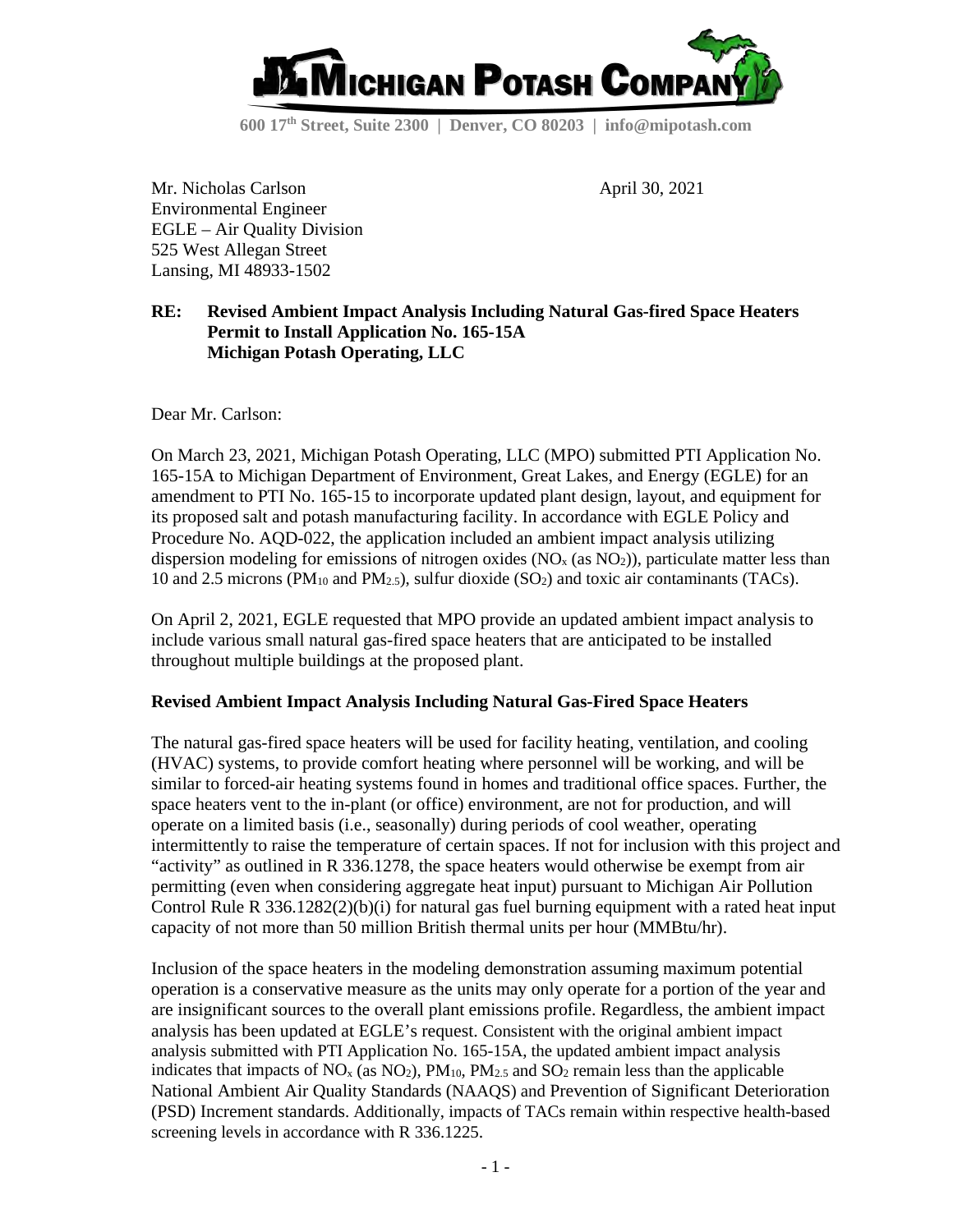We have enclosed an updated facility diagram depicting locations of the various space heaters as Attachment A (Note: there have not been other changes to the physical layout; the only additional information is the locations of the space heaters).

Attachment B includes the following updated tables from the PTI Support Document that include:

- Section 1, Tables 1-2 and 1-3 showing change in facility potential emissions and maximum ambient impacts with inclusion of the space heaters
- Section 2, Table 2-2, showing proposed facility emissions with inclusion of the space heaters
- Section 3, showing proposed facility updated potential emissions with major source thresholds
- Section 4, showing updated allowable emissions compared to AQD-22 requirements
- Section 5, Tables 5-2, 5-3, and 5-4, containing updated dispersion modeling results with inclusion of the space heaters (as volume sources)
- Appendix B: Tables B-7 and B-9, containing updated potential emission estimates for the space heaters along with updated maximum estimated heat input capacities
- Appendix C: Tables C-1 and C-3, containing updated TAC analyses with inclusion of the space heaters
- Appendix D: Table D-1b, containing updated modeled inputs with inclusion of the space heaters modeled as volume sources

Updated modeling files will be provided electronically via EGLE's File Transfer Protocol (FTP) site.

Should you have questions regarding this analysis, please contact me at (231) 577-9616 or Ms. Mary Mello of NTH at (248) 662-2033.

Sincerely,

Theodore Pagano, P.E., P.G. Chief Executive Officer

Attachments

cc: Mr. Andrew Drury, EGLE – AQD Ms. Rhiana C. Dornbos, P.E., NTH Ms. Mary Mello, NTH Mr. Eric Marko, NTH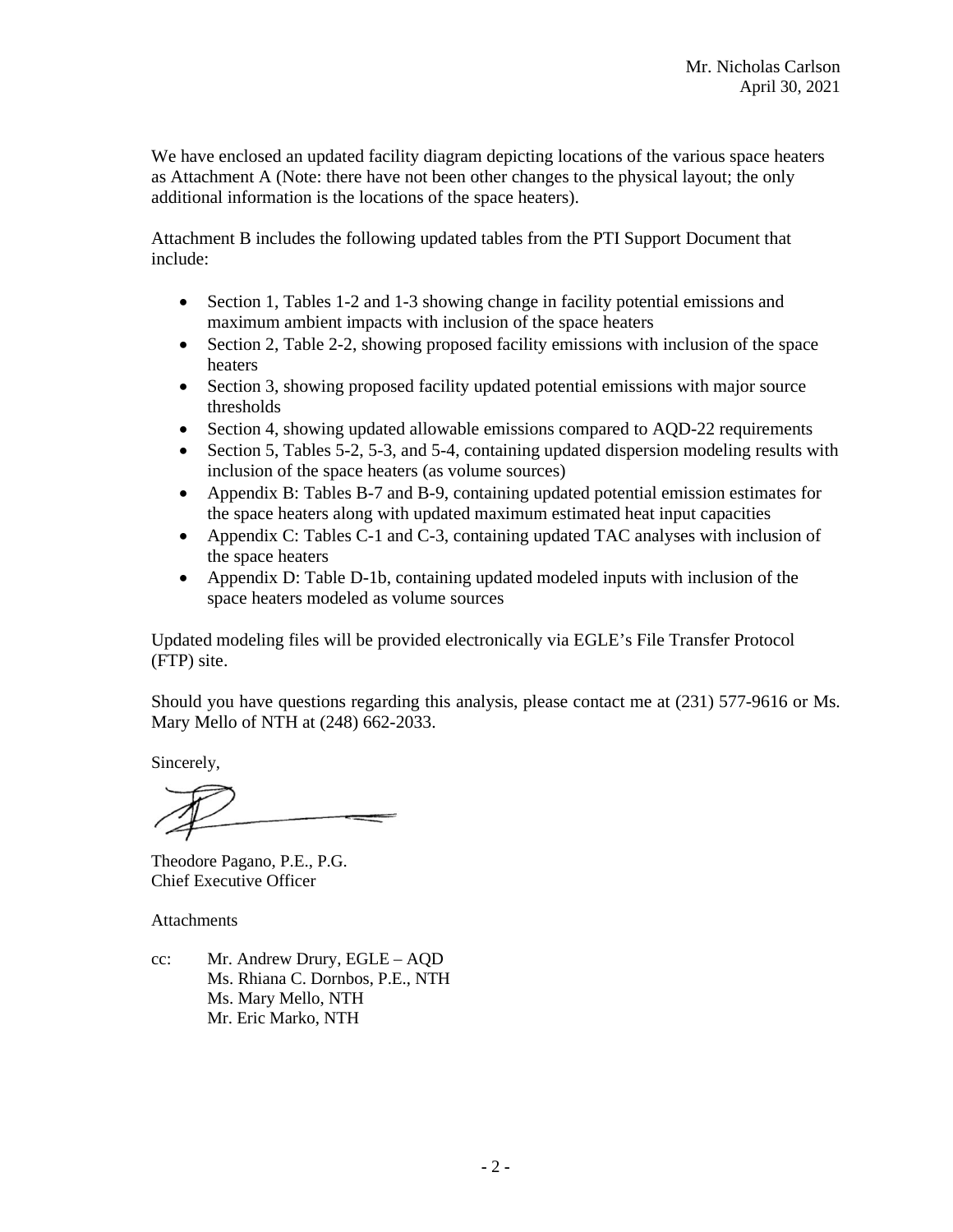

# // FACILITY SITE LAYOUT **(Revised: April 2021)**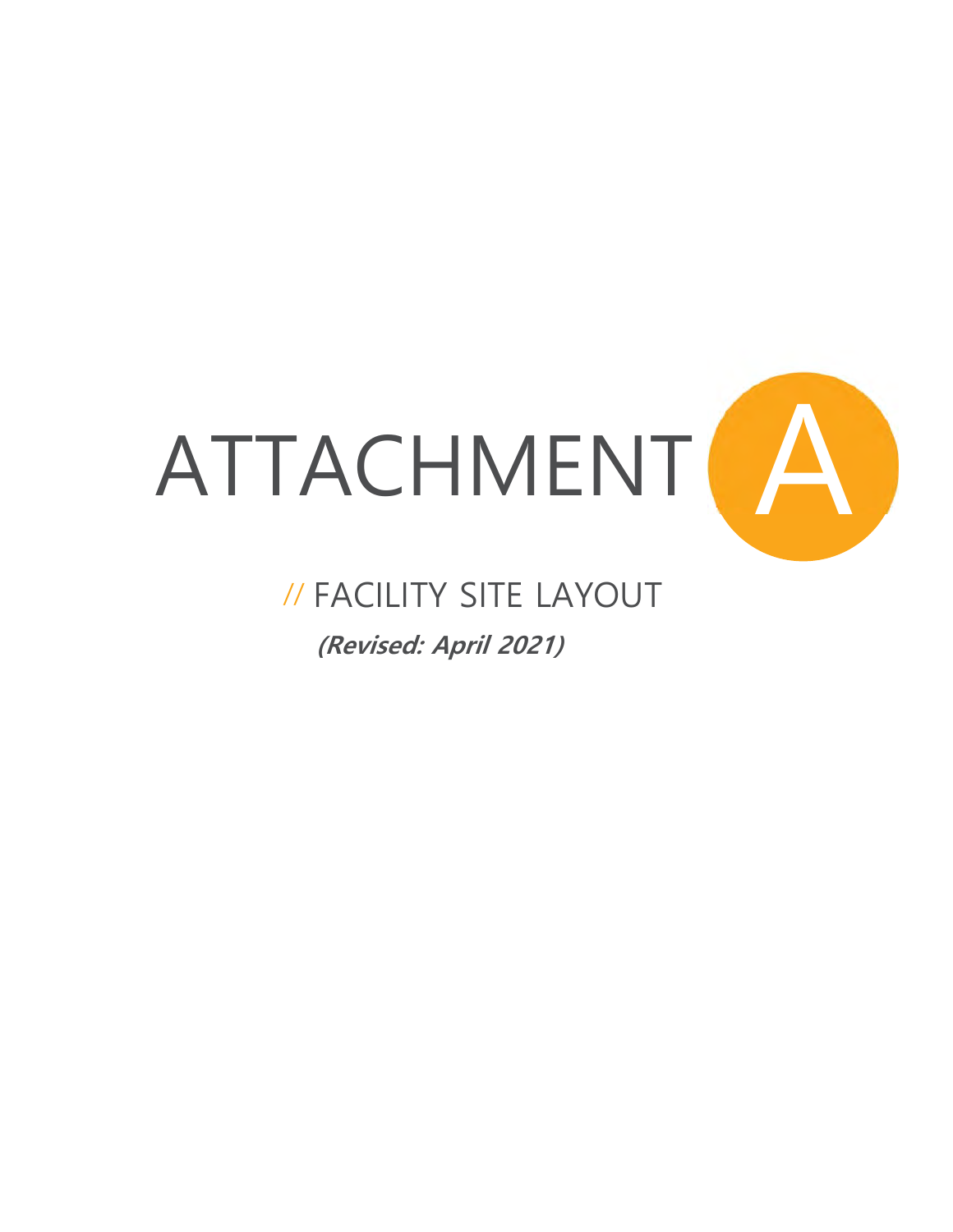#### Attachment A Facility Site Layout (Revised April 2021)

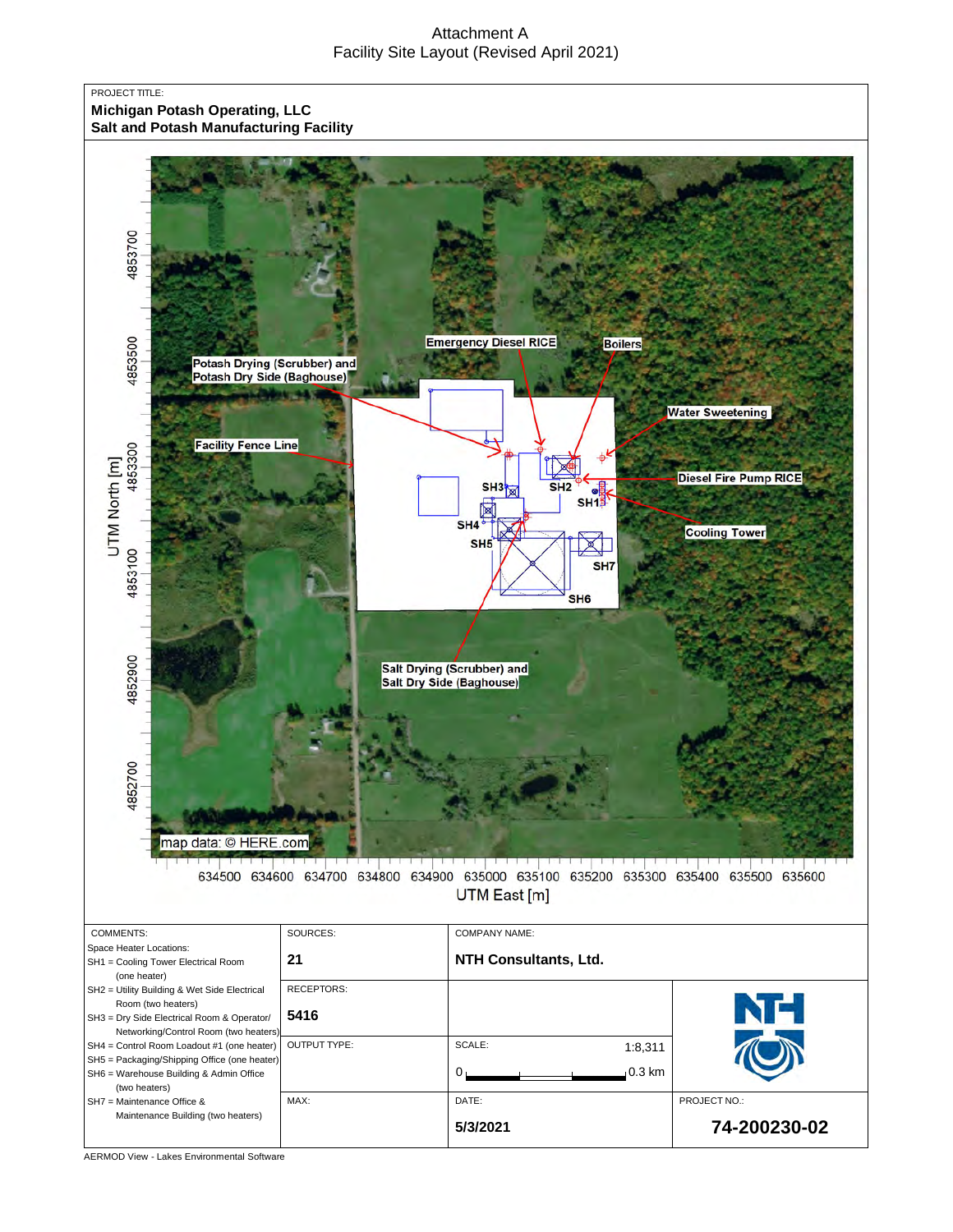

# // UPDATED TABLES FROM PTI APPLICATION NO. 165-15A **(Revised: April 2021)**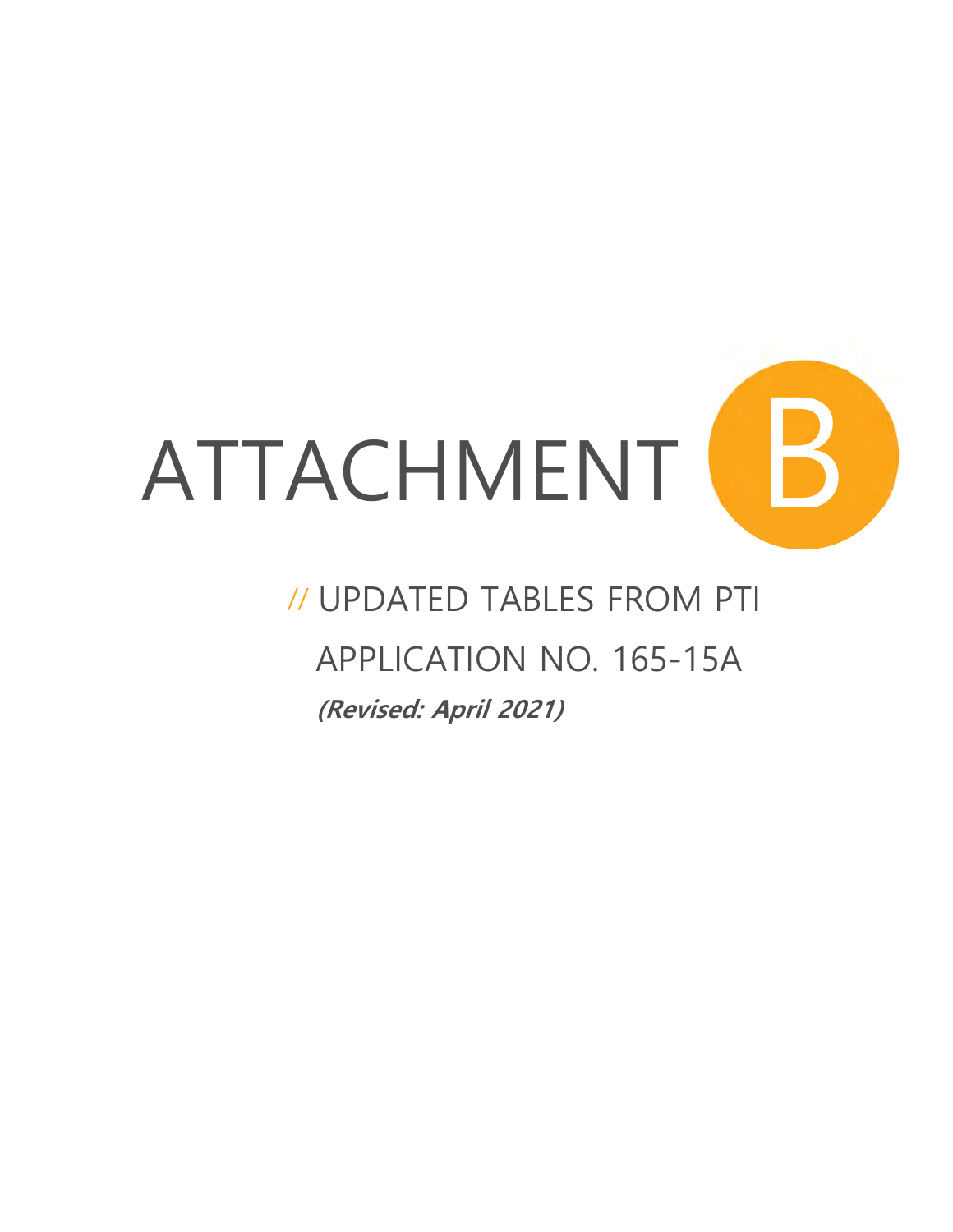# **ATTACHMENT B**

# Updated Tables from PTI Application No. 165-15A

| <b>Pollutant</b>                 | <b>PTI No. 165-15</b><br><b>Facility PTE</b><br>(tpy) | <b>Proposed</b><br><b>Amendment</b><br><b>Facility PTE</b><br>(tpy) | <b>Summary of Change in PTE</b>                                                    |
|----------------------------------|-------------------------------------------------------|---------------------------------------------------------------------|------------------------------------------------------------------------------------|
| $PM_{10}$                        | 89.9                                                  | 88                                                                  | Reduction in potential emissions due to<br>enhanced control technology design and  |
| PM <sub>2.5</sub>                | 89.9                                                  | 88                                                                  | updated vendor guarantees.                                                         |
| $NO_{x}$                         | 54                                                    | 75                                                                  |                                                                                    |
| CO                               | 57                                                    | 66                                                                  | No change or a slight increase in                                                  |
| <b>PM</b>                        | 83                                                    | 96                                                                  | potential emissions due to update in<br>natural gas boiler heat input capacity and |
| SO <sub>2</sub>                  | 12                                                    | 12                                                                  | inclusion of ancillary equipment.                                                  |
| Pb                               | $6.2E-04$                                             | 6.8E-04                                                             |                                                                                    |
| <b>VOC</b>                       | 6.8                                                   | 8.5                                                                 | Emissions remain less than major source                                            |
| Maximum Individual<br><b>HAP</b> | 2.2                                                   | 2.5                                                                 | thresholds and in line with PTI No. 165-<br>15.                                    |
| Aggregate HAPs                   | 2.3                                                   | 2.6                                                                 |                                                                                    |

#### **Table 1-2: Change in Facility PTE (***Revised April 2021***)**

#### **Table 1-3: Change in Maximum Ambient Impacts (***Revised April 2021***)**

| <b>Modeled</b><br><b>Pollutant</b> | <b>PTI No. 165-</b><br>PTI No.<br><b>Proposed</b><br><b>Amendment</b><br>$165 - 15$<br>15<br>% of PSD<br>% of<br>% of<br><b>NAAQS</b><br><b>NAAQS</b><br><b>Increment</b> |           | <b>Proposed</b><br><b>Amendment</b><br>% of PSD<br><b>Increment</b> | <b>Summary of</b><br><b>Change in Impact</b> |                    |
|------------------------------------|---------------------------------------------------------------------------------------------------------------------------------------------------------------------------|-----------|---------------------------------------------------------------------|----------------------------------------------|--------------------|
| $NO2 (1-hr)$                       | 37%                                                                                                                                                                       | 58%       | NA.                                                                 | NA.                                          |                    |
| NO <sub>2</sub> (Annual)           | $4\%$                                                                                                                                                                     | 12%       | 6%                                                                  | 38%                                          | Reduction in PM    |
| $PM_{2.5}$ (24-hr)                 | 79%                                                                                                                                                                       | 58%       | 99%                                                                 | 91%                                          | impacts from       |
| $PM_{2.5}$ (Annual)                | 68%                                                                                                                                                                       | 64%       | 38%                                                                 | 39%                                          | original permit by |
| $PM_{10}$ (24-hr)                  | 27%                                                                                                                                                                       | 29%       | 30%                                                                 | 27%                                          | up to $21\%$       |
| $PM_{10}$ (Annual)                 | NA                                                                                                                                                                        | <b>NA</b> | 9%                                                                  | 9%                                           |                    |

#### **Table 2-2: Proposed Potash and Salt Manufacturing Facility Emissions (***Revised April 2021***)**

|                                      | Water                      | <b>Manufacturing</b> |                        | <b>Natural</b><br><b>Gas-fired</b> | <b>Diesel</b><br>Emg. | <b>Diesel</b><br><b>Fire</b> | Cooling               | <b>Space</b>             | <b>Total</b>        |
|--------------------------------------|----------------------------|----------------------|------------------------|------------------------------------|-----------------------|------------------------------|-----------------------|--------------------------|---------------------|
| <b>Pollutant</b>                     | <b>Sweetening</b><br>(tpy) | <b>Salt</b><br>(tpy) | <b>Potash</b><br>(tpy) | <b>Boilers</b><br>(tpy)            | <b>RICE</b><br>(tpy)  | <b>Pump</b><br>(tpy)         | <b>Tower</b><br>(tpy) | <b>Heaters</b><br>(tpy)  | <b>PTE</b><br>(tpy) |
| $NO_{x}$                             | 2.4                        | 17                   | 18                     | 9.6                                | 16                    | 0.14                         | Ξ.                    | 12.0                     | 75                  |
| CO                                   | 2.0                        | 14                   | 15                     | 16                                 | 8.6                   | 0.14                         | -                     | 10.1                     | 66                  |
| <b>PM</b>                            | $4.5E-02$                  | 44                   | 50                     | 1.6                                | 0.49                  | $1.2E - 02$                  | ۰                     | 0.23                     | 96                  |
| $PM_{10}$                            | 0.18                       | 34                   | 45                     | 6.5                                | 0.66                  | 3.9E-02                      | 1.6                   | 0.91                     | 88                  |
| PM <sub>2.5</sub>                    | 0.18                       | 34                   | 45                     | 6.5                                | 0.66                  | 3.9E-02                      | 1.6                   | 0.91                     | 88                  |
| SO <sub>2</sub>                      | 11                         | 0.10                 | 0.11                   | 0.51                               | 1.8E-02               | $3.6E-02$                    | $\overline{a}$        | $7.2E-02$                | 12                  |
| Pb                                   | $1.2E-0.5$                 | 8.5E-05              | $9.0E-05$              | $4.3E - 04$                        |                       |                              | ۰                     | $6.0E-05$                | 6.8E-04             |
| <b>VOC</b>                           | 0.13                       | 0.94                 | 1.0                    | 4.7                                | 1.1                   | 4.4E-02                      | ۰                     | 0.66                     | 8.5                 |
| $H_2S$                               | 7.7                        | -                    | Ξ.                     | $\overline{\phantom{0}}$           |                       | $\overline{\phantom{a}}$     | -                     | $\overline{\phantom{a}}$ | 7.7                 |
| $H_2SO_4$                            | 1.1                        | -                    | -                      | $\overline{\phantom{0}}$           |                       | ٠                            | -                     | $\overline{\phantom{a}}$ | 1.1                 |
| Max Single<br><b>HAP</b><br>(Hexane) | $4.3E-02$                  | $3.2E - 01$          | $3.4E-01$              | 1.5                                |                       |                              | ٠                     | $2.2E-01$                | 2.5                 |
| Aggregate<br><b>HAPs</b>             | $4.5E-02$                  | $3.4E - 01$          | $3.6E-01$              | 1.6                                | $1.5E-02$             | 9.7E-04                      |                       | $2.3E-01$                | 2.6                 |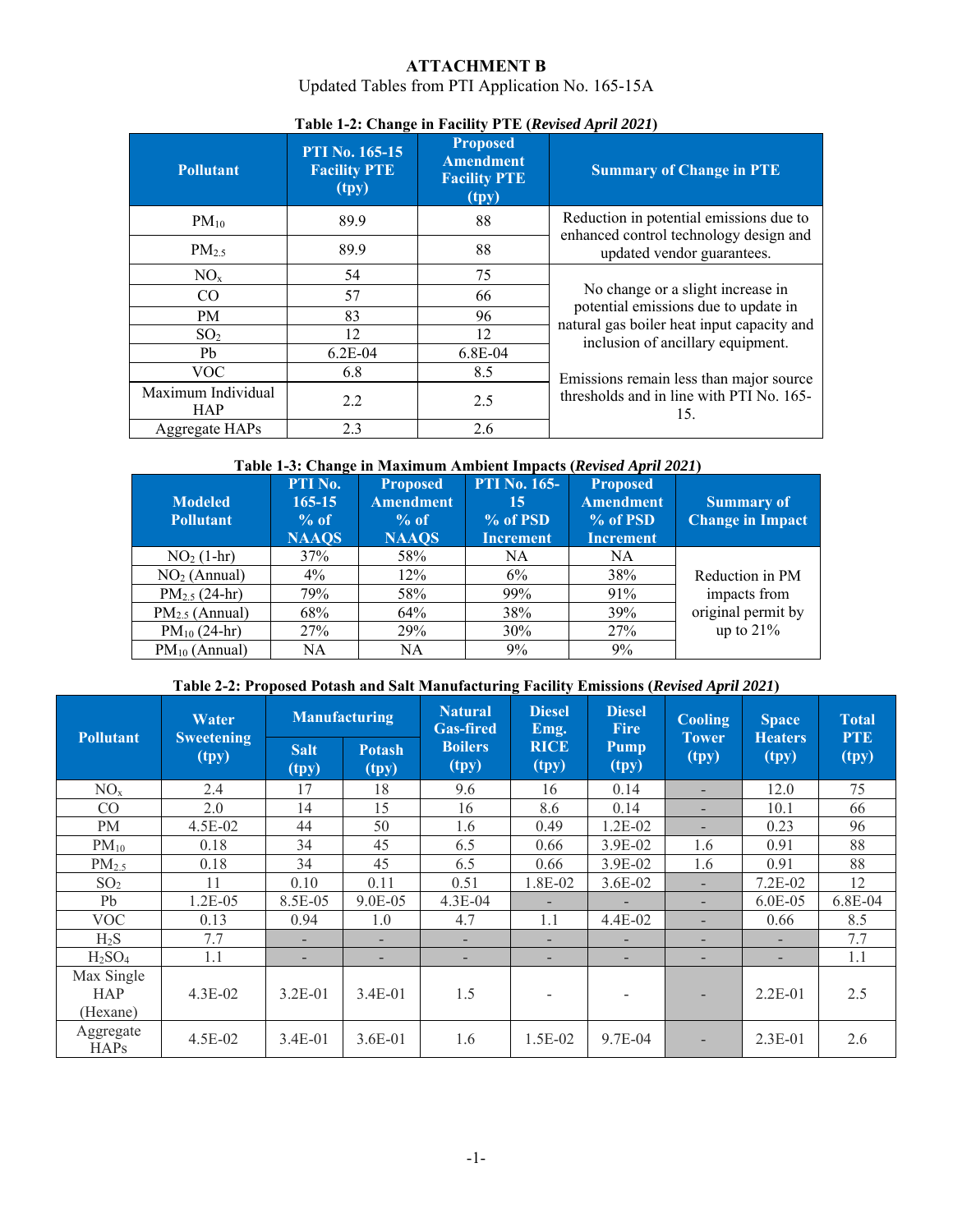# **ATTACHMENT B**

Updated Tables from PTI Application No. 165-15A

| <b>Pollutant</b>                        | <b>Proposed</b><br><b>Facility PTE</b><br>(tpy) | <b>ROP Major Source</b><br><b>Threshold</b><br>(tpy) | <b>PSD Major Source</b><br><b>Threshold</b><br>(tpy) |
|-----------------------------------------|-------------------------------------------------|------------------------------------------------------|------------------------------------------------------|
| $NO_{x}$                                | 75                                              | 100                                                  | 250                                                  |
| $\rm CO$                                | 66                                              | 100                                                  | 250                                                  |
| PM (filterable)                         | 96                                              | N/A                                                  | 250                                                  |
| $PM_{10}$ (filterable and condensable)  | 88                                              | 100                                                  | 250                                                  |
| $PM_{2.5}$ (filterable and condensable) | 88                                              | 100                                                  | 250                                                  |
| SO <sub>2</sub>                         | 12                                              | 100                                                  | 250                                                  |
| Pb                                      | $6.8E-04$                                       | 100                                                  | 250                                                  |
| <b>VOC</b>                              | 8.5                                             | 100                                                  | 250                                                  |
| $H_2S$                                  | 7.7                                             | N/A                                                  | 250                                                  |
| $H_2SO_4$                               | 1.1                                             | N/A                                                  | 250                                                  |
| Individual HAP<br>(Hexane)              | 2.5                                             | 10                                                   | N/A                                                  |
| Aggregate HAPs                          | 2.6                                             | 25                                                   | N/A                                                  |

#### **Table 3-3: Proposed Facility PTE and Major Stationary Source Thresholds (***Revised April 2021***)**

#### **Table 4-1: Allowable Emissions Comparison to AQD-22 Requirements** *(Revised April 2021)*

| <b>Pollutant</b>                           | <b>Proposed</b><br><b>Project PTE</b><br>(tpy) | <b>Significant</b><br><b>Emission Rate</b><br>(tpy) | <b>Percent of</b><br><b>Significant</b><br><b>Emission Rate</b><br>$(\%)$ | <b>AQD-22 Tables 1, 2 and 3 Requirements</b>                |
|--------------------------------------------|------------------------------------------------|-----------------------------------------------------|---------------------------------------------------------------------------|-------------------------------------------------------------|
| $NO_{x}$                                   | 75                                             | 40                                                  | $>100\%$                                                                  | Demonstration required                                      |
| $\rm CO$                                   | 66                                             | 100                                                 | 66%                                                                       | None                                                        |
| $PM_{10}$ (filterable and<br>condensable)  | 88                                             | 15                                                  | $>100\%$                                                                  | Demonstration required                                      |
| $PM_{2.5}$ (filterable and<br>condensable) | 88                                             | 10                                                  | $>100\%$                                                                  | Demonstration required                                      |
| SO <sub>2</sub>                            | 12                                             | 40                                                  | 30%                                                                       | Meet stack height requirements or demonstration<br>required |

**Table 5-2: SILs and Modeling Results for the Proposed Project (***Revised April 2021***)** 

| <b>Pollutant</b> | <b>Averaging Time</b><br><b>Period</b> | <b>SIL</b><br>$(\mu g/m^3)$ | Maximum Impact <sup>1</sup><br>$(\mu g/m^3)$ | Maximum Impact as % of<br>SIL $(\mu g/m^3)$ |  |
|------------------|----------------------------------------|-----------------------------|----------------------------------------------|---------------------------------------------|--|
| NO <sub>2</sub>  | 1-hour                                 | 7.5                         | 105                                          | 1,403%                                      |  |
|                  | Annual                                 |                             | 9.0                                          | 897%                                        |  |
| $PM_{2.5}$       | 24-hour                                | 1.2                         | 8.4                                          | 702%                                        |  |
|                  | Annual                                 | 0.2                         | 1.5                                          | 754%                                        |  |
| $PM_{10}$        | 24-hour                                |                             | 10.0                                         | 200%                                        |  |
|                  | Annual                                 |                             | 1.5                                          | 151%                                        |  |
|                  | 1-hour                                 | 7.8                         | 39.8                                         | 510\%                                       |  |
|                  | 3-hour                                 | 25                          | 31.0                                         | 124%                                        |  |
| SO <sub>2</sub>  | 24-hour                                |                             | 13.1                                         | 262%                                        |  |
|                  | Annual                                 |                             | 1.8                                          | 180%                                        |  |

 $\frac{1}{1}$  Impacts are based on the highest of the first high (H1H) impacts directly from proposed project source emissions.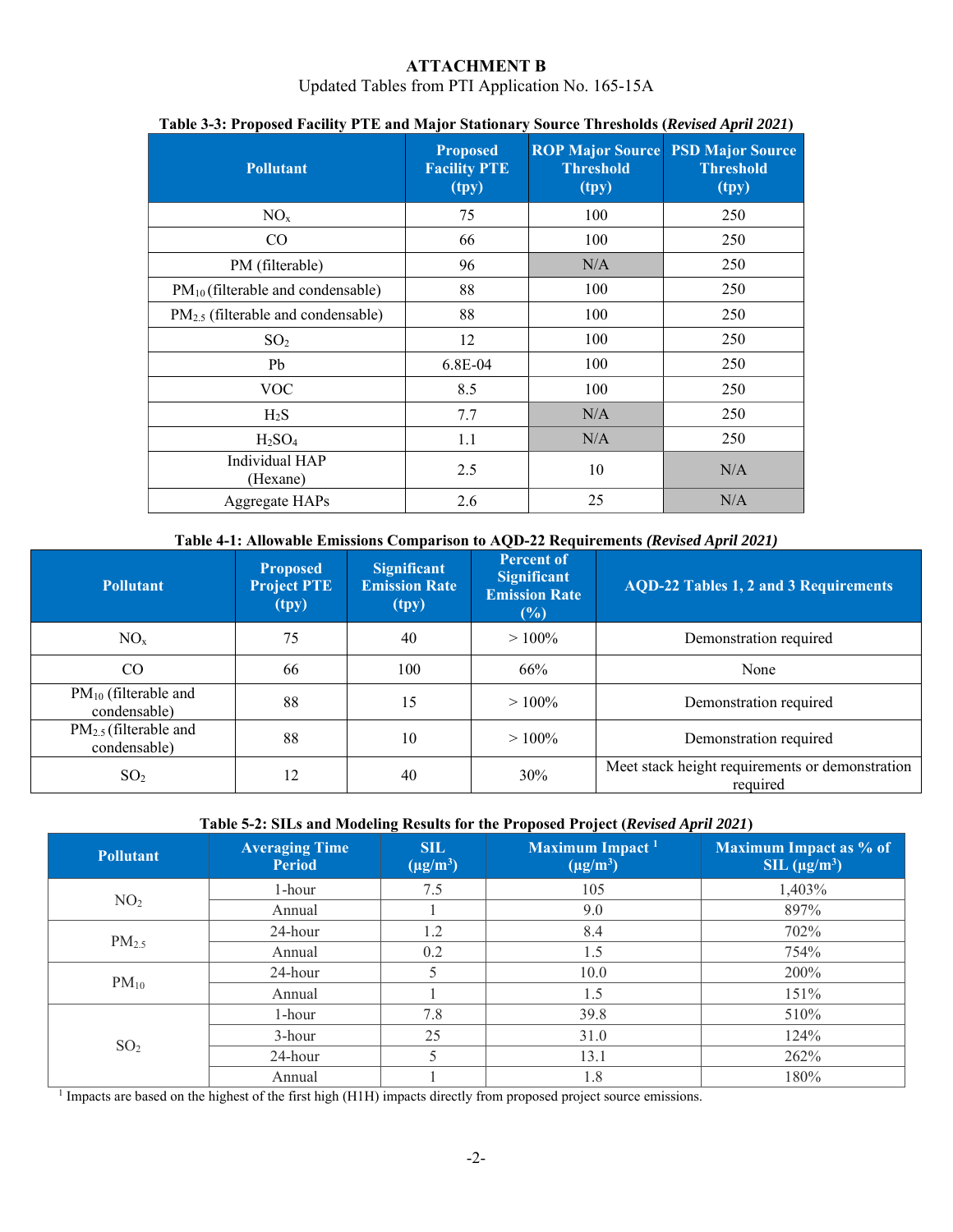## **ATTACHMENT B**

## Updated Tables from PTI Application No. 165-15A

| <b>Pollutant</b>  | <b>Averaging Time</b><br><b>Period</b> | <b>PSD</b> Increment<br>$(\mu g/m^3)$ | Maximum Impact <sup>1,2</sup><br>$(\mu g/m^3)$ | <b>Maximum Impact as %</b><br>of PSD Increment<br>$(\mu g/m^3)$ |
|-------------------|----------------------------------------|---------------------------------------|------------------------------------------------|-----------------------------------------------------------------|
| NO <sub>2</sub>   | Annual                                 | 25                                    | 9.5                                            | 37.9%                                                           |
|                   | 24-hour                                | Q                                     | 8.2                                            | 91.5%                                                           |
| PM <sub>2.5</sub> | Annual                                 |                                       | 1.6                                            | 39.2%                                                           |
|                   | 24-hour                                | 30                                    | 8.2                                            | 27.5%                                                           |
| $PM_{10}$         | Annual                                 | 17                                    | 1.6                                            | $9.2\%$                                                         |
|                   | 3-hour                                 | 512                                   | 28.4                                           | 5.5%                                                            |
| SO <sub>2</sub>   | 24-hour                                | 91                                    | 11.4                                           | 12.5%                                                           |
|                   | Annual                                 | 20                                    | 2.0                                            | 9.8%                                                            |

#### **Table 5-3: PSD Increment Standards and Modeling Results (***Revised April 2021***)**

<sup>1</sup> Annual impacts are based on the maximum H1H impact from any year of the 5-year meteorology data period.

<sup>2</sup> The 24-hour impacts for PM<sub>10</sub> and PM<sub>2.5</sub> and the 24-hour and 3-hour impacts for SO<sub>2</sub> are based on the maximum highest of the second high (H2H) impact from any year of the 5-year meteorology data period.

|  | Table 5-4: NAAQS Levels and Modeling Results (Revised April 2021) |  |  |
|--|-------------------------------------------------------------------|--|--|
|  |                                                                   |  |  |

| <b>Pollutant</b>  | <b>Averaging</b><br><b>Time Period</b> | <b>NAAQS</b><br>$(\mu g/m^3)$ | <b>Maximum Impact</b><br>1,2,3,4,5<br>$(\mu g/m^3)$ | <b>Background</b><br><b>Concentration</b><br>$(\mu g/m^3)$ | <b>Total Impact</b><br>$(\mu g/m^3)$ | <b>Maximum Impact</b><br>as % of NAAQS<br>$(\mu g/m^3)$ |
|-------------------|----------------------------------------|-------------------------------|-----------------------------------------------------|------------------------------------------------------------|--------------------------------------|---------------------------------------------------------|
| NO <sub>2</sub>   | 1-hour                                 | 188                           | 96.3                                                | 13.2                                                       | 110                                  | 58.3%                                                   |
|                   | Annual                                 | 100                           | 9.5                                                 | 2.6                                                        | 12.1                                 | 12.1%                                                   |
| PM <sub>2.5</sub> | 24-hour                                | 35                            | 5.9                                                 | 14.5                                                       | 20.4                                 | 58.3%                                                   |
|                   | Annual                                 | 12                            | 1.5                                                 | 6.2                                                        | 7.7                                  | 64.2%                                                   |
| $PM_{10}$         | 24-hour                                | 150                           | 8.1                                                 | 35.0                                                       | 43.1                                 | 28.7%                                                   |
| SO <sub>2</sub>   | 1-hour                                 | 196                           | 36.7                                                | 11.5                                                       | 48.2                                 | 24.6%                                                   |
|                   | 3-hour                                 | 1,300                         | 28.4                                                | 14.4                                                       | 42.8                                 | 3.3%                                                    |

<sup>1</sup> The annual NO<sub>2</sub> impact is based on the maximum H1H impact from any year of the 5-year meteorology data period.

<sup>2</sup> The 1-hour impact for NO<sub>2</sub> and the 24-hour impact for PM<sub>2.5</sub> are based on the 98<sup>th</sup> Percentile (equivalent to the highest of the eighth high (H8H) impact over 5 years).

 $3$  The 24-hour impact for PM<sub>10</sub> is based on the highest of the sixth high (H6H) impact over the 5-year meteorology data period.

<sup>4</sup> The annual PM<sub>2.5</sub> impact is based on the average H1H impact over the 5-year meteorology data period.

<sup>5</sup> The 1-hour impact for SO<sub>2</sub> is based on the 99<sup>th</sup> Percentile (equivalent to the highest of the fourth high (H4H) impact over 5 years). The 3-hour impact for SO2 is based on the maximum H2H impact from any year of the 5-year meteorology data period.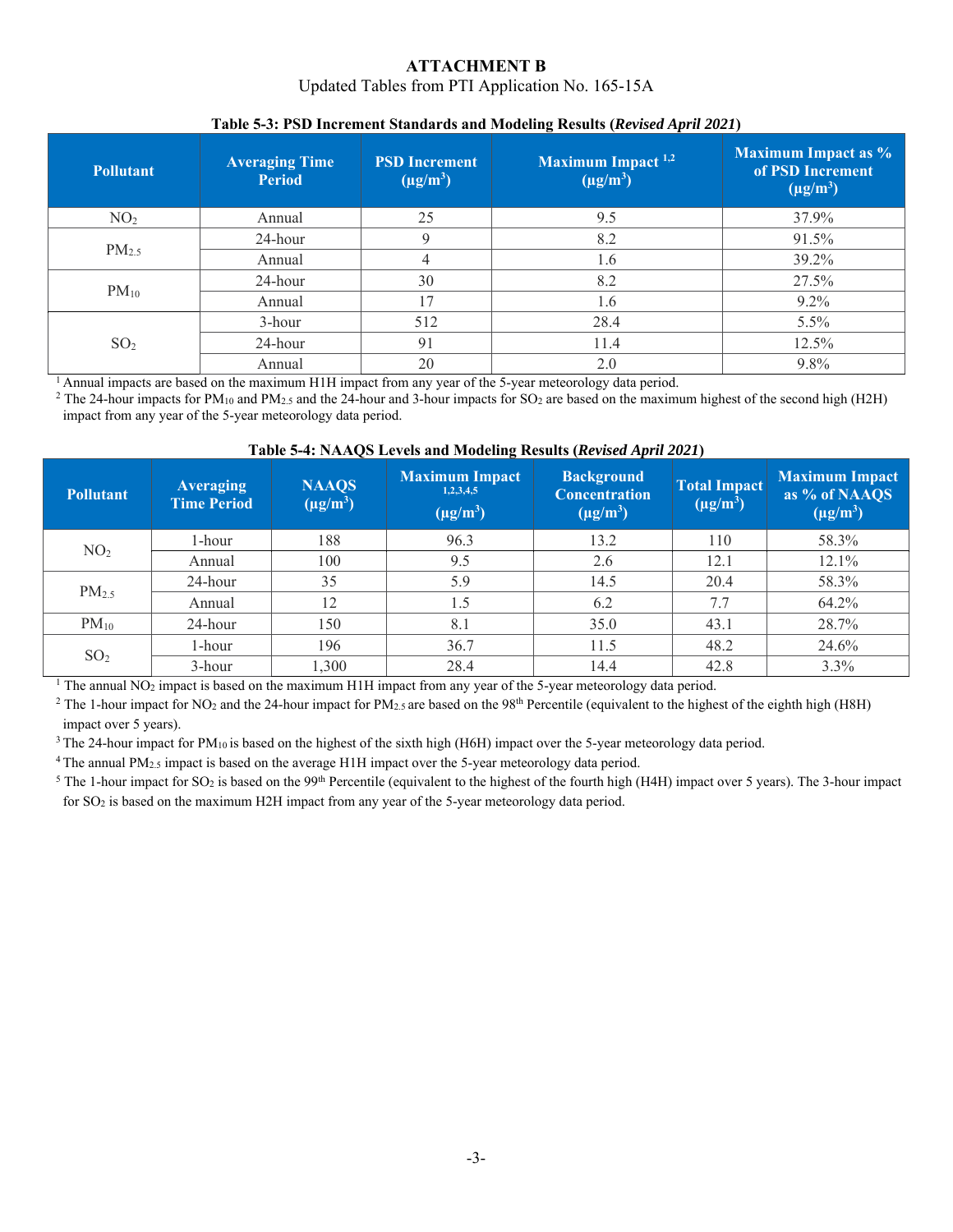#### **Table B-5. Emergency Diesel RICE Potential Emissions**

| <b>Specifications</b>                       |          |                        |                                            |                  |                    |  |  |  |  |  |
|---------------------------------------------|----------|------------------------|--------------------------------------------|------------------|--------------------|--|--|--|--|--|
| Hourly heat input (MMBtu/hr)                |          | 38                     |                                            |                  |                    |  |  |  |  |  |
| Annual Hours of Operation (hr/yr)           |          |                        | 500                                        |                  |                    |  |  |  |  |  |
| Engine Rating, kW (mechanical)              |          |                        | 4.474                                      |                  |                    |  |  |  |  |  |
| Brake Horsepower (hp)                       |          |                        | 6,000                                      |                  |                    |  |  |  |  |  |
| Pollutant                                   | Emission | <b>Emission Factor</b> | <b>Emission Factor Basis</b>               | <b>Emissions</b> | <b>Emissions</b>   |  |  |  |  |  |
|                                             | Factor   | <b>Units</b>           |                                            | (lb/hr)          | (f <sub>DV</sub> ) |  |  |  |  |  |
| NO <sub>x</sub> + NMHC                      | 6.4      | g/kW-hr                | <b>NSPS Subpart IIII</b>                   | 63               |                    |  |  |  |  |  |
| <b>CO</b>                                   | 3.5      | g/kW-hr                | NSPS Subpart IIII                          | 35               | 8.6                |  |  |  |  |  |
| PM, filterable                              | 0.20     | g/kW-hr                | NSPS Subpart IIII                          | 2.0              | 0.49               |  |  |  |  |  |
| PM <sub>10</sub> , filterable & condensable | 6.97E-02 | lb/MMBtu               | AP-42 Ch. 3.4. Table 3.4-2                 | 2.6              | 0.66               |  |  |  |  |  |
| PM <sub>25</sub> , filterable & condensable | 6.97E-02 | lb/MMBtu               | AP-42 Ch. 3.4. Table 3.4-2                 | 2.6              | 0.66               |  |  |  |  |  |
| <b>SO-</b>                                  | 1.21E-05 | lb/hp-hr               | AP-42 Ch. 3.4. Table 3.4-1, 0.0015% sulfur | $7.3E - 02$      | 1 RE-02            |  |  |  |  |  |
| <b>VOC</b>                                  | 7.05E-04 | lb/hp-hr               | AP-42 Ch. 3.4. Table 3.4-1                 | 4.2              |                    |  |  |  |  |  |

#### **Table B-6. Diesel Fire Pump RICE Potential Emissions**

| <b>Specifications</b>                       |          |                        |                              |                  |                    |  |  |  |  |  |  |  |
|---------------------------------------------|----------|------------------------|------------------------------|------------------|--------------------|--|--|--|--|--|--|--|
| Hourly heat input (MMBtu/hr)                |          |                        | $\overline{0}$               |                  |                    |  |  |  |  |  |  |  |
| Annual Hours of Operation (hr/yr)           |          | 500                    |                              |                  |                    |  |  |  |  |  |  |  |
| Brake horsepower (hp)                       |          |                        |                              |                  |                    |  |  |  |  |  |  |  |
| Pollutant                                   | Emission | <b>Emission Factor</b> | <b>Emission Factor Basis</b> | <b>Emissions</b> | <b>Emissions</b>   |  |  |  |  |  |  |  |
|                                             | Factor   | <b>Units</b>           |                              | (lb/hr)          | (t <sub>D</sub> v) |  |  |  |  |  |  |  |
| NO <sub>x</sub> + NMHC                      | 3.5      | $g/hp-hr$              | NSPS Subpart IIII. Table 4   | 0.54             | 0.14               |  |  |  |  |  |  |  |
| <b>CO</b>                                   | 3.7      | $g/hp-hr$              | NSPS Subpart IIII, Table 4   | 0.58             | 0.14               |  |  |  |  |  |  |  |
| PM, filterable                              | 0.30     | g/hp-hr                | NSPS Subpart IIII, Table 4   | 4.7F-02          | $1.2E - 02$        |  |  |  |  |  |  |  |
| PM <sub>10</sub> , filterable & condensable | 2.20E-03 | lb/hp-hr               | AP-42 Ch. 3.3. Table 3.3-1   | 0.16             | 3.9E-02            |  |  |  |  |  |  |  |
| PM <sub>25</sub> , filterable & condensable | 2.20E-03 | lb/hp-hr               | AP-42 Ch. 3.3, Table 3.3-1   | 0.16             | 3.9E-02            |  |  |  |  |  |  |  |
| SO-                                         | 2.05E-03 | lb/hp-hr               | AP-42 Ch. 3.3. Table 3.3-1   | 0.14             | 3.6E-02            |  |  |  |  |  |  |  |
| VOC (as TOC)                                | 2.47E-03 | lb/hp-hr               | AP-42 Ch. 3.3. Table 3.3-1   | 0.17             | 4.4E-02            |  |  |  |  |  |  |  |

#### **Table B-7. Aggregate Space Heater Potential Emissions** *(Revised April 2021)*

| <b>Specifications</b>                       |                    |                                        |                              |                             |                           | <b>Cooling Tower</b><br><b>Elec Room</b><br>(1050) | Room (350) | Heater (350)                      | Wet Side Elec Utility Building Dry Side Elec<br>Room (750) | Operator/<br>Networking/<br><b>Control Room</b> |         | Packaging/<br>Control Rm for Shipping Office<br>Heater (740) | Warehouse<br><b>Building</b><br>Heater (900) | Admin Office Building heater<br><b>RTU</b> (900) | Maintenance<br>(900) | Maintenance<br>Office             |
|---------------------------------------------|--------------------|----------------------------------------|------------------------------|-----------------------------|---------------------------|----------------------------------------------------|------------|-----------------------------------|------------------------------------------------------------|-------------------------------------------------|---------|--------------------------------------------------------------|----------------------------------------------|--------------------------------------------------|----------------------|-----------------------------------|
| Aggregate Hourly heat input (MMBtu/hr)      |                    |                                        |                              |                             |                           |                                                    |            |                                   |                                                            |                                                 |         |                                                              | 13.5                                         |                                                  | 2.5                  |                                   |
| Annual Hours of Operation (hr/yr)           |                    |                                        | 8.760                        |                             |                           |                                                    |            |                                   |                                                            |                                                 |         |                                                              |                                              |                                                  |                      |                                   |
| Natural Gas Heating Value (Btu/scf)         |                    |                                        | 1,020                        |                             |                           |                                                    |            |                                   |                                                            |                                                 |         |                                                              |                                              |                                                  |                      |                                   |
| Pollutant                                   | Emission<br>Factor | <b>Emission Factor</b><br><b>Units</b> | <b>Emission Factor Basis</b> | <b>Emissions</b><br>(lb/hr) | <b>Emissions</b><br>(tpy) | <b>Volume Source</b><br>(lb/hr)                    |            | <b>Volume Source 2</b><br>(lb/hr) |                                                            | <b>Volume Source 3</b><br>(lb/hr)               | (lb/hr) | <b>Volume Source Volume Source</b><br>(lb/hr)                |                                              | <b>Volume Source 6</b><br>(lb/hr)                |                      | <b>Volume Source 7</b><br>(lb/hr) |
| NO <sub>x</sub>                             | 100                | lb/MMscf                               | AP-42 Ch. 1.4. Table 1.4-1   | 2.7                         | 12.0                      | 0.098                                              |            | 0.392                             | 0.196                                                      |                                                 | 0.098   | 0.196                                                        |                                              | 1.422                                            |                      | 0.343                             |
| $_{\rm CO}$                                 | 84                 | lb/MMscf                               | AP-42 Ch. 1.4. Table 1.4-1   | 2.3                         | 10.1                      | 0.082                                              |            | 0.329                             | 0.165                                                      |                                                 | 0.082   | 0.165                                                        |                                              | 1.194                                            |                      | 0.288                             |
| PM, filterable                              | 1.9                | lb/MMscf                               | AP-42 Ch.1.4. Table 1.4-2    | $5.2E - 02$                 | 0.23                      | 0.0019                                             |            | 0.0075                            | 0.0037                                                     |                                                 | 0.0019  | 0.0037                                                       |                                              | 0.027                                            |                      | 0.0065                            |
| PM <sub>10</sub> , filterable & condensable | 7.6                | lb/MMscf                               | AP-42 Ch.1.4, Table 1.4-2    | $2.1E-01$                   | 0.91                      | 0.0075                                             |            | 0.03                              | 0.015                                                      |                                                 | 0.0075  | 0.015                                                        |                                              | 0.108                                            |                      | 0.026                             |
| $PM_2$ , filterable & condensable           | 7.6                | lb/MMscf                               | AP-42 Ch.1.4. Table 1.4-2    | $2.1E-01$                   | 0.91                      | 0.0075                                             |            | 0.03                              | 0.015                                                      |                                                 | 0.0075  | 0.015                                                        |                                              | 0.108                                            |                      | 0.026                             |
| SO <sub>2</sub>                             | 0.6                | lb/MMscf                               | AP-42 Ch.1.4. Table 1.4-2    | 1.6E-02                     | $7.2E - 02$               | 0.0006                                             |            | 0.0024                            | 0.0012                                                     |                                                 | 0.0006  | 0.0012                                                       |                                              | 0.0085                                           |                      | 0.0021                            |
| Pb                                          | 0.0005             | lb/MMscf                               | AP-42 Ch.1.4. Table 1.4-2    | $1.4E-05$                   | $6.0E-05$                 | 4.9E-07                                            |            | $2.0E-06$                         |                                                            | 9.8E-07                                         | 4.9E-07 | 9.8E-07                                                      |                                              | 7.1E-06                                          |                      | 1.7E-06                           |
| <b>VOC</b>                                  | 5.5                | lb/MMscf                               | AP-42 Ch. 1.4. Table 1.4-2   | 0.15                        | 0.66                      | 0.0054                                             |            | 0.022                             |                                                            | 0.011                                           | 0.0054  | 0.011                                                        |                                              | 0.078                                            |                      | 0.019                             |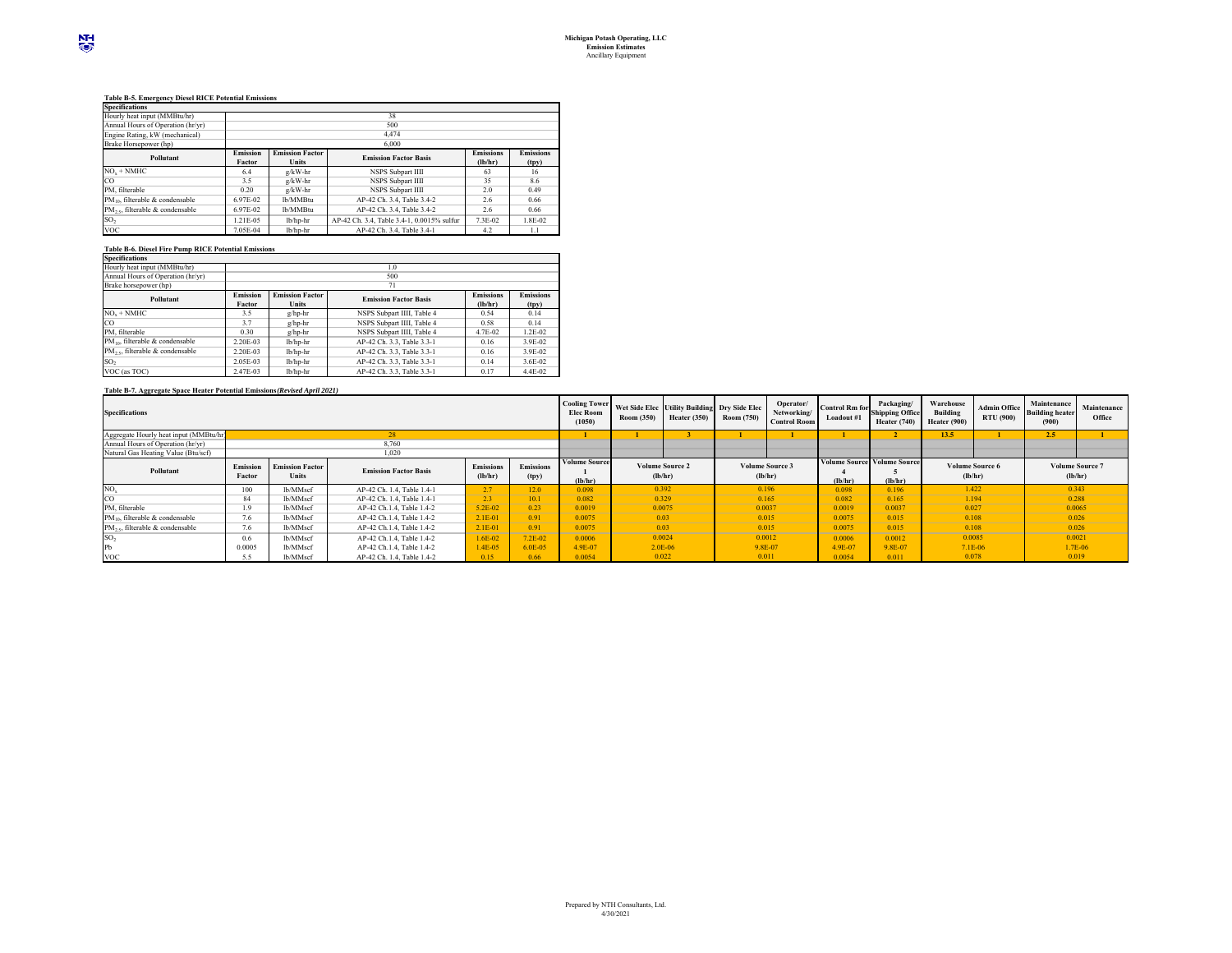**Michigan Potash Operating, LLC** Hazardous Air Pollutant/Toxic Air Contaminant Emission Estimates

Natural Gas Combustion

#### **Table B-9. HAP/TAC Potential Emission Factors and Emission Rates for Natural Gas Combustion** *(Revised April 2021)*

| Pollutant                                                                                                                                                                                                                                         | CAS     | <b>Emission Factor AP-</b><br>42 Table 1.4-3 &<br><b>Table 1.4-4</b> |                       | <b>Natural Gas Boilers</b>            | H <sub>2</sub> S Abatement<br><b>System</b> | <b>Salt Dryer</b> | <b>Potash Dryer</b> | <b>Space Heaters</b>               |             | <b>Total Natural Gas</b><br><b>Emission Rates</b> |
|---------------------------------------------------------------------------------------------------------------------------------------------------------------------------------------------------------------------------------------------------|---------|----------------------------------------------------------------------|-----------------------|---------------------------------------|---------------------------------------------|-------------------|---------------------|------------------------------------|-------------|---------------------------------------------------|
|                                                                                                                                                                                                                                                   |         | (lb/MMscf)                                                           | Per Boiler<br>(lb/hr) | <b>Total 2 Boilers</b><br>$(lb/hr)^2$ | $(lb/hr)^{-1}$                              | $(lb/hr)^{-1}$    | $(lb/hr)^{-1}$      | $(lb/hr)^{-1}$                     | (lb/hr)     | $(hpy)^3$                                         |
| <b>Hazardous Air Pollutant (HAP)</b>                                                                                                                                                                                                              |         |                                                                      |                       |                                       |                                             |                   |                     |                                    |             |                                                   |
| Arsenic                                                                                                                                                                                                                                           | 7440382 | 2.0E-04                                                              | 2.0E-05               | 3.9E-05                               | 1.1E-06                                     | 8.2E-06           | 8.7E-06             | 5.5E-06                            | 6.3E-05     | 2.7E-04                                           |
| Benzene                                                                                                                                                                                                                                           | 71432   | 2.1E-03                                                              | 2.1E-04               | 4.1E-04                               | 1.1E-05                                     | 8.6E-05           | 9.1E-05             | 5.8E-05                            | 6.6E-04     | 2.9E-03                                           |
| Beryllium                                                                                                                                                                                                                                         | 7440417 | $1.2E-05$                                                            | $1.2E-06$             | 2.4E-06                               | 6.5E-08                                     | 4.9E-07           | 5.2E-07             | 3.3E-07                            | 3.8E-06     | 1.6E-05                                           |
| Cadmium                                                                                                                                                                                                                                           | 7440439 | 1.1E-03                                                              | $1.1E-04$             | 2.2E-04                               | 5.9E-06                                     | 4.5E-05           | 4.8E-05             | 3.0E-05                            | 3.4E-04     | 1.5E-03                                           |
| Chromium                                                                                                                                                                                                                                          | 7440473 | $1.4E-03$                                                            | $1.4E-04$             | 2.7E-04                               | 7.5E-06                                     | 5.7E-05           | 6.1E-05             | 3.8E-05                            | 4.4E-04     | 1.9E-03                                           |
| Cobalt                                                                                                                                                                                                                                            | 7440484 | 8.4E-05                                                              | 8.2E-06               | 1.6E-05                               | 4.5E-07                                     | 3.4E-06           | 3.6E-06             | $2.3E-06$                          | $2.6E - 05$ | $1.2E - 04$                                       |
| Dichlorobenzene                                                                                                                                                                                                                                   | 106467  | 1.2E-03                                                              | 1.2E-04               | 2.4E-04                               | 6.5E-06                                     | 4.9E-05           | 5.2E-05             | 3.3E-05                            | 3.8E-04     | $1.6E-03$                                         |
| Formaldehyde                                                                                                                                                                                                                                      | 50000   | 7.5E-02                                                              | 7.3E-03               | 1.5E-02                               | 4.0E-04                                     | 3.1E-03           | 3.3E-03             | $2.1E-03$                          | $2.3E-02$   | $1.0E - 01$                                       |
| 1-Hexane                                                                                                                                                                                                                                          | 110543  | $1.8E + 00$                                                          | 1.8E-01               | 3.5E-01                               | 9.7E-03                                     | 7.3E-02           | 7.8E-02             | 4.9E-02                            | 5.6E-01     | 2.5                                               |
| Manganese                                                                                                                                                                                                                                         | 7439965 | 3.8E-04                                                              | 3.7E-05               | 7.4E-05                               | 2.0E-06                                     | 1.5E-05           | 1.6E-05             | $1.0E - 05$                        | $1.2E - 04$ | 5.2E-04                                           |
| Mercury                                                                                                                                                                                                                                           | 7439976 | 2.6E-04                                                              | 2.5E-05               | 5.1E-05                               | 1.4E-06                                     | $1.1E-05$         | 1.1E-05             | 7.1E-06                            | 8.1E-05     | 3.6E-04                                           |
| Nickel                                                                                                                                                                                                                                            | 7440020 | 2.1E-03                                                              | $2.1E-04$             | 4.1E-04                               | $1.1E-05$                                   | 8.6E-05           | 9.1E-05             | 5.8E-05                            | 6.6E-04     | 2.9E-03                                           |
| Selenium                                                                                                                                                                                                                                          | 7782492 | 2.4E-05                                                              | 2.4E-06               | 4.7E-06                               | 1.3E-07                                     | 9.8E-07           | 1.0E-06             | 6.6E-07                            | 7.5E-06     | 3.3E-05                                           |
| Toluene                                                                                                                                                                                                                                           | 108883  | 3.4E-03                                                              | 3.3E-04               | 6.7E-04                               | 1.8E-05                                     | 1.4E-04           | 1.5E-04             | 9.3E-05                            | $1.1E-03$   | 4.7E-03                                           |
| Polycyclic Organic Matter (POMs)                                                                                                                                                                                                                  |         |                                                                      |                       |                                       |                                             |                   |                     |                                    |             |                                                   |
| 2-Methylnaphthalene                                                                                                                                                                                                                               | 91576   | 2.4E-05                                                              | 2.4E-06               | 4.7E-06                               | 1.3E-07                                     | 9.8E-07           | 1.0E-06             | 6.6E-07                            | 7.5E-06     | 3.3E-05                                           |
| 3-Methylcholanthrene                                                                                                                                                                                                                              | 56495   | 1.8E-06                                                              | 1.8E-07               | 3.5E-07                               | 9.7E-09                                     | 7.3E-08           | 7.8E-08             | 4.9E-08                            | 5.6E-07     | 2.5E-06                                           |
| 7,12-Dimethylbenz(a)anthracene                                                                                                                                                                                                                    | 57976   | 1.6E-05                                                              | 1.6E-06               | 3.1E-06                               | 8.6E-08                                     | 6.5E-07           | 6.9E-07             | 4.4E-07                            | 5.0E-06     | $2.2E-05$                                         |
| Acenaphthene                                                                                                                                                                                                                                      | 83329   | 1.8E-06                                                              | 1.8E-07               | 3.5E-07                               | 9.7E-09                                     | 7.3E-08           | 7.8E-08             | 4.9E-08                            | 5.6E-07     | 2.5E-06                                           |
| Acenaphthylene                                                                                                                                                                                                                                    | 208968  | 1.8E-06                                                              | 1.8E-07               | 3.5E-07                               | 9.7E-09                                     | 7.3E-08           | 7.8E-08             | 4.9E-08                            | 5.6E-07     | 2.5E-06                                           |
| Anthracene                                                                                                                                                                                                                                        | 120127  | 2.4E-06                                                              | 2.4E-07               | 4.7E-07                               | 1.3E-08                                     | 9.8E-08           | 1.0E-07             | 6.6E-08                            | 7.5E-07     | 3.3E-06                                           |
| Benz(a)anthracene                                                                                                                                                                                                                                 | 56553   | 1.8E-06                                                              | 1.8E-07               | 3.5E-07                               | 9.7E-09                                     | 7.3E-08           | 7.8E-08             | 4.9E-08                            | 5.6E-07     | 2.5E-06                                           |
| Benzo(a)pyrene                                                                                                                                                                                                                                    | 50328   | 1.2E-06                                                              | $1.2E - 07$           | 2.4E-07                               | 6.5E-09                                     | 4.9E-08           | 5.2E-08             | 3.3E-08                            | 3.8E-07     | 1.6E-06                                           |
| Benzo(b)fluoranthene                                                                                                                                                                                                                              | 205992  | 1.8E-06                                                              | 1.8E-07               | 3.5E-07                               | 9.7E-09                                     | 7.3E-08           | 7.8E-08             | 4.9E-08                            | 5.6E-07     | 2.5E-06                                           |
| Benzo(g,h,i)perylene                                                                                                                                                                                                                              | 191242  | 1.2E-06                                                              | 1.2E-07               | 2.4E-07                               | 6.5E-09                                     | 4.9E-08           | 5.2E-08             | 3.3E-08                            | 3.8E-07     | 1.6E-06                                           |
| Benzo(k)fluoranthene                                                                                                                                                                                                                              | 207089  | 1.8E-06                                                              | 1.8E-07               | 3.5E-07                               | 9.7E-09                                     | 7.3E-08           | 7.8E-08             | 4.9E-08                            | 5.6E-07     | 2.5E-06                                           |
| Chrysene                                                                                                                                                                                                                                          | 218019  | 1.8E-06                                                              | 1.8E-07               | 3.5E-07                               | 9.7E-09                                     | 7.3E-08           | 7.8E-08             | 4.9E-08                            | 5.6E-07     | 2.5E-06                                           |
| Dibenzo(a,h)anthracene                                                                                                                                                                                                                            | 53703   | 1.2E-06                                                              | 1.2E-07               | 2.4E-07                               | 6.5E-09                                     | 4.9E-08           | 5.2E-08             | 3.3E-08                            | 3.8E-07     | 1.6E-06                                           |
| <b>Iuoranthene</b>                                                                                                                                                                                                                                | 206440  | 3.0E-06                                                              | 2.9E-07               | 5.9E-07                               | 1.6E-08                                     | 1.2E-07           | 1.3E-07             | 8.2E-08                            | 9.4E-07     | 4.1E-06                                           |
| Fluorene                                                                                                                                                                                                                                          | 86737   | 2.8E-06                                                              | 2.7E-07               | 5.5E-07                               | 1.5E-08                                     | 1.1E-07           | 1.2E-07             | 7.7E-08                            | 8.8E-07     | 3.8E-06                                           |
| Indeno(1,2,3,c,d)pyrene                                                                                                                                                                                                                           | 193395  | 1.8E-06                                                              | 1.8E-07               | 3.5E-07                               | 9.7E-09                                     | 7.3E-08           | 7.8E-08             | 4.9E-08                            | 5.6E-07     | 2.5E-06                                           |
| Naphthalene                                                                                                                                                                                                                                       | 91203   | $6.1E-04$                                                            | 6.0E-05               | $1.2E - 04$                           | 3.3E-06                                     | 2.5E-05           | 2.6E-05             | 1.7E-05                            | 1.9E-04     | 8.4E-04                                           |
| Phenanthrene                                                                                                                                                                                                                                      | 85018   | 1.7E-05                                                              | 1.7E-06               | 3.3E-06                               | 9.2E-08                                     | 6.9E-07           | 7.4E-07             | 4.7E-07                            | 5.3E-06     | $2.3E-0.5$                                        |
| Pyrene                                                                                                                                                                                                                                            | 129000  | 5.0E-06                                                              | 4.9E-07               | 9.8E-07                               | 2.7E-08                                     | 2.0E-07           | 2.2E-07             | 1.4E-07                            | $1.6E - 06$ | 6.9E-06                                           |
|                                                                                                                                                                                                                                                   |         |                                                                      |                       |                                       |                                             |                   |                     | <b>Maximum Single HAP (Hexane)</b> |             | 2.5                                               |
|                                                                                                                                                                                                                                                   |         |                                                                      |                       |                                       |                                             |                   |                     | <b>Aggregate HAPs</b>              |             | 2.6                                               |
| <b>Non-HAP Toxic Air Contaminants</b>                                                                                                                                                                                                             |         |                                                                      |                       |                                       |                                             |                   |                     |                                    |             |                                                   |
| Barium                                                                                                                                                                                                                                            | 7440393 | 4.4E-03                                                              | 4.3E-04               | 8.6E-04                               | 2.4E-05                                     | 1.8E-04           | 1.9E-04             | $1.2E-04$                          | 1.3E-03     | 5.5E-03                                           |
| Butane                                                                                                                                                                                                                                            | 106978  | $2.1E + 00$                                                          | 2.1E-01               | 4.1E-01                               | 1.1E-02                                     | 8.6E-02           | 9.1E-02             | 5.8E-02                            | $6.0E-01$   | 2.6                                               |
| Copper                                                                                                                                                                                                                                            | 7440508 | 8.5E-04                                                              | 8.3E-05               | 1.7E-04                               | 4.6E-06                                     | 3.5E-05           | 3.7E-05             | 2.3E-05                            | $2.4E - 04$ | $1.1E-03$                                         |
| Molybdenum                                                                                                                                                                                                                                        | 7439987 | 1.1E-03                                                              | $1.1E-04$             | 2.2E-04                               | 5.9E-06                                     | 4.5E-05           | 4.8E-05             | 3.0E-05                            | $3.1E-04$   | $1.4E-03$                                         |
| Pentane                                                                                                                                                                                                                                           | 109660  | $2.6E + 00$                                                          | 2.5E-01               | 5.1E-01                               | 1.4E-02                                     | 1.1E-01           | 1.1E-01             | 7.1E-02                            | 7.4E-01     | $3.3E + 00$                                       |
| Vanadium                                                                                                                                                                                                                                          | 7440622 | 2.3E-03                                                              | 2.3E-04               | 4.5E-04                               | $1.2E - 0.5$                                | 9.4E-05           | $1.0E-04$           | 6.3E-05                            | $6.6E-04$   | 2.9E-03                                           |
|                                                                                                                                                                                                                                                   |         |                                                                      |                       |                                       |                                             |                   |                     | 8.0E-04                            |             |                                                   |
| Zinc                                                                                                                                                                                                                                              | 7440666 | 2.9E-02                                                              | 2.8E-03               | 5.7E-03                               | 1.6E-04                                     | 1.2E-03           | 1.3E-03             |                                    | 8.3E-03     | $3.6E - 02$                                       |
| The lb/hr emission rates for the equipment are based upon the natural gas heating value of 1,020 Btu/scf and the maximum rated capacity of equipment.<br>$2$ The total lb/hr emission rate is based on the hourly emissions from two (2) boilers. |         |                                                                      |                       |                                       |                                             |                   |                     |                                    |             |                                                   |

<sup>3</sup> The tpy emission rates are based on maximum operation of 8,760 hrs/yr (Note, the salt and potash dryers will be limited to 8,340 hrs/yr; therefore, this is conservative).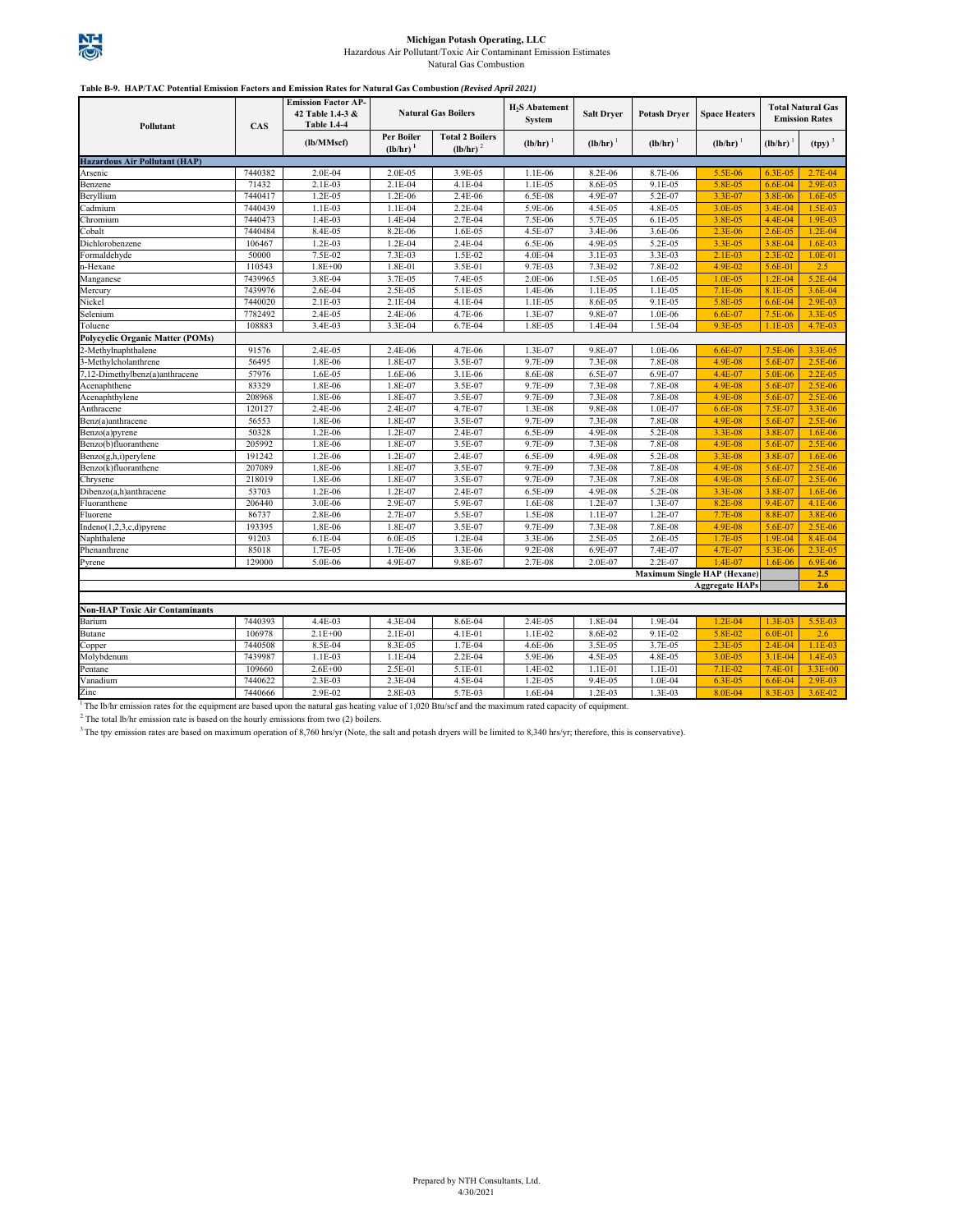#### **TOXIC AIR CONTAMINANTSAllowable Emission Rate Methodology - Rule 227(1)(a)** *(Revised 2/20/2020)*

**Table C-1. Allowable Emission Rate Compliance Demonstration with Health Based Screening Levels (***Revised April 2021* **)**

| Facility Name: Michigan Potash Operating, LLC        |         |                        |                  |                        |                 |                        |      |        |                |                                      |                      |                     |                      | Facility Address: Schofield Rd. & 120th Avenue, Evart Township, Osceola County, Michigan |             |                              |                   |                      |             |                             |                      |                                               |              |                                                        |             |                |                                          |                              |                |                |                |
|------------------------------------------------------|---------|------------------------|------------------|------------------------|-----------------|------------------------|------|--------|----------------|--------------------------------------|----------------------|---------------------|----------------------|------------------------------------------------------------------------------------------|-------------|------------------------------|-------------------|----------------------|-------------|-----------------------------|----------------------|-----------------------------------------------|--------------|--------------------------------------------------------|-------------|----------------|------------------------------------------|------------------------------|----------------|----------------|----------------|
|                                                      |         |                        |                  |                        |                 |                        |      |        |                |                                      |                      |                     |                      |                                                                                          |             |                              |                   |                      |             |                             |                      |                                               |              |                                                        |             |                |                                          |                              |                |                |                |
|                                                      |         |                        |                  |                        |                 |                        |      |        |                | <b>Allowable Emission Rate (AER)</b> |                      |                     |                      |                                                                                          |             |                              |                   |                      |             |                             |                      |                                               |              |                                                        |             |                |                                          |                              |                |                |                |
|                                                      |         |                        |                  | <b>Screening Level</b> |                 |                        |      |        | 1st ITSL       | 2nd ITSL                             |                      |                     | <b>IRSL/SRSL</b>     |                                                                                          |             | <b>Maximum Emission Rate</b> |                   |                      |             |                             |                      | <b>Proposed Emission Rate (ER)</b>            |              |                                                        |             |                | Is Proposed Emission Rate less than AER? |                              |                |                |                |
|                                                      |         |                        |                  |                        |                 |                        |      |        |                |                                      |                      |                     |                      |                                                                                          |             |                              | Diesel-fired Fire |                      |             |                             |                      |                                               |              |                                                        |             |                |                                          |                              |                |                |                |
|                                                      |         |                        |                  |                        |                 | IRSL                   |      |        | lbs per        |                                      | lbs per              |                     |                      | Two $(2)$                                                                                | Water       | Diesel-fired                 | Pump              |                      | Max         |                             |                      |                                               |              |                                                        |             | 1st            | 2nd                                      |                              |                |                |                |
|                                                      |         |                        |                  |                        |                 | <b>SRSL</b>            |      | Max    | month.         | Max                                  | nonth,               | Max                 |                      | <b>Natural Gas-</b>                                                                      | Sweetening  | Emergency                    | Emergency         | <b>Space Heaters</b> | Hourly      |                             |                      | Rate                                          | 2nd          |                                                        | <b>IRSL</b> | <b>ITSL</b>    | <b>ITSL</b>                              |                              |                | <b>IRSL</b>    |                |
|                                                      |         |                        |                  |                        |                 | $\mu$ g/m <sup>3</sup> |      | lbs    | 24-hr,         | lbs                                  | 24-hr,               | <b>lbs</b>          | lbs                  | fired Boiler                                                                             | (lb/hr)     | Engine                       | Engine            | (lb/hr)              | ER          |                             | Rate (1st 1st ITSL   | (2nd)                                         | <b>ITSL</b>  | Rate                                                   | <b>SRSL</b> | Max            | 1st<br>Max                               |                              | 2nd            | Max            |                |
|                                                      |         | 1st ITSL               | 1st ITSL         | 2nd ITSL               | 2nd ITSI        | (annual                |      | per    | 8-hr           | per                                  | 8-hr                 | per                 | per                  | <b>Emissions</b>                                                                         |             | (lb/hr)                      | (lb/hr)           |                      | lbs/hour    | ITSL)                       | Rate                 | <b>ITSL)</b>                                  | Rate         | (IRSL)                                                 | Rate        | Hourly         | <b>ITSL</b>                              | <b>Hourly</b><br><b>ITSL</b> |                | Hourly IRSL    |                |
| <b>Chemical Name</b>                                 | CAS No. | $\mu$ g/m <sup>3</sup> | Avg Time         | $\mu$ g/m <sup>3</sup> | <b>Avg Time</b> | Avg)                   |      | hour   | or 1-hr        | hour                                 | or 1-hr              | hour                | month                | (lb/hr)                                                                                  |             |                              |                   |                      |             |                             | <b>Units</b>         |                                               | <b>Units</b> |                                                        | Units       | Rate           | ER<br>Rate                               |                              | ER             | Rate           | ER             |
| ,2-dichlorobenzene                                   | 95501   | 300                    | annual           |                        |                 |                        |      | 162    | 12000          |                                      |                      |                     |                      | $2.4E-04$                                                                                |             |                              |                   | $3.3E-0.5$           | $2.7E-04$   |                             | 0.19564 lbs/month    |                                               |              |                                                        |             | yes            | yes                                      |                              |                |                |                |
| 3-dichlorobenzene                                    | 541731  | $\overline{3}$         | annual           |                        |                 |                        |      | 1.62   | 120            |                                      |                      |                     |                      | $2.4E-04$                                                                                |             |                              |                   | $3.3E-0.5$           | $2.7E-04$   |                             | $0.19564$ lbs/month  |                                               |              |                                                        |             | ves            | ves                                      |                              |                |                |                |
| 4-dichlorobenzene                                    | 106467  | 800                    | annual           |                        |                 | 0.25                   |      | 432    | 32000          |                                      |                      | 0.135               | 10                   | $2.4E-04$                                                                                |             |                              |                   | $3.3E-0.5$           | $2.7E-04$   |                             | $0.19564$ lbs/month  |                                               |              | $0.19564$ lbs/month                                    |             | yes            | yes                                      |                              |                | yes            | yes            |
| 3-butadiene                                          | 106990  | 33                     | annual           |                        |                 | 0.03                   |      | 17.82  | 1320           |                                      |                      | 0.0162              | 1.2                  |                                                                                          |             |                              | 3.9E-05           |                      | 3.9E-05     |                             | $0.0285$ lbs/month   |                                               |              | $0.02854$ lbs/month                                    |             | yes            | yes                                      |                              |                | ves            | yes            |
| !-methylnaphthalene                                  | 91576   | 10                     | annual           |                        |                 |                        |      | 5.4    | 400            |                                      |                      |                     |                      | 4.7E-06                                                                                  |             |                              |                   | 6.6E-07              | 5.4E-06     |                             | 0.003913 lbs/month   |                                               |              |                                                        |             | yes            | yes                                      |                              |                |                |                |
| acenaphthene                                         | 83329   | 210                    | annual           |                        |                 |                        |      | 113.4  | 8400           |                                      |                      |                     |                      | 3.5E-07                                                                                  |             | 1.8E-04                      | 1.4E-06           | 4.9E-08              | 1.8E-04     |                             | $0.13107$ lbs/month  |                                               |              |                                                        |             | yes            | yes                                      |                              |                |                |                |
| acenaphthylene                                       | 208968  | 35                     | annual           |                        |                 |                        |      | 18.9   | 1400           |                                      |                      |                     |                      | 3.5E-07                                                                                  |             | 3.5E-04                      | 5.1E-06           | 4.9E-08              | $3.6E-04$   |                             | 0.259863 lbs/month   |                                               |              |                                                        |             | yes            | yes                                      |                              |                |                |                |
| acetaldehyde                                         | 75070   | - 9                    | annual           |                        |                 | $0.5^{\circ}$          |      | 4.86   | 360            |                                      |                      |                     | $0.27$ 20            |                                                                                          |             | 9.6E-04                      | 7.7E-04           |                      | $1.7E-03$   |                             | 1.258509 lbs/month   |                                               |              | 1.25851 lbs/month                                      |             | yes            | yes                                      |                              |                | yes            | yes            |
| acrolein                                             | 107028  | 0.16                   | annual           |                        | 1 <sub>hr</sub> |                        | -13  | 0.0864 | 6.4            |                                      | $0.005 \qquad 0.005$ |                     |                      |                                                                                          |             | 3.0E-04                      | 9.3E-05           |                      | 3.9E-04     |                             |                      | 0.285976 lbs/month 0.000392 lbs/hr            |              |                                                        |             | ves            | yes                                      | yes                          | ves            |                |                |
| anthracene                                           | 120127  | 1000                   | annual           |                        |                 |                        |      | 540    | 40000          |                                      |                      |                     |                      | 4.7E-07                                                                                  |             | 4.7E-05                      | 1.9E-06           | 6.6E-08              | 4.9E-05     |                             | 0.035855 lbs/month   |                                               |              |                                                        |             | yes            | yes                                      |                              |                |                |                |
| arsenic                                              | 7440382 |                        |                  |                        |                 | 0.0002                 |      |        |                |                                      |                      |                     | $0.0001 \quad 0.008$ | 3.9E-05                                                                                  |             |                              |                   | 5.5E-06              | 4.5E-05     |                             |                      |                                               |              | $0.03261$ lbs/month                                    |             |                |                                          |                              |                | yes            | n <sub>0</sub> |
| barium and soluble barium compounds                  | 7440393 | - 5                    | 8 hr             |                        |                 |                        | 35   | 0.1    | 0.1            |                                      |                      |                     |                      | 8.6E-04                                                                                  |             |                              |                   | $1.2E-04$            | $9.8E-04$   | 0.007861 lbs/8-hr           |                      |                                               |              |                                                        |             | yes            | yes                                      |                              |                |                |                |
| benzene                                              | 71432   | 30                     | annual           | 30                     | 24 hr           | 0.1                    |      | 16.2   | 1200           | 1.5                                  | 3.6                  | 0.054               |                      | $4.1E - 04$                                                                              |             | $2.9E-02$                    | $9.3E - 04$       | $5.8E-05$            | $3.1E-02$   |                             |                      |                                               |              | 22.53588 lbs/month 0.740906 lbs/24-1 22.5359 lbs/month |             | yes            | yes                                      | yes                          | yes            | yes            | n <sub>0</sub> |
| $benzo(a)$ pyrene                                    | 50328   | 0.002                  | 24 hr            |                        |                 | 0.001                  | -5   | 0.0001 | 0.00024        |                                      |                      | 0.0005              | 0.04                 | 2.4E-07                                                                                  |             | 9.8E-06                      | 1.9E-07           | 3.3E-08              | $1.0E-05$   |                             | 0.000245 lbs/24-hr   |                                               |              | $0.00746$ lbs/month                                    |             | yes            | $\mathbf{n}$                             |                              |                | yes            | yes            |
| $benzo(g,h,i)$ per ylene                             | 191242  | 13                     | annual           |                        |                 |                        |      | 7.02   | 520            |                                      |                      |                     |                      | $2.4E - 07$                                                                              |             | $2.1E-0.5$                   | 4.9E-07           | $3.3E-08$            | $2.2E-05$   |                             | 0.015966 lbs/month   |                                               |              |                                                        |             | yes            | yes                                      |                              |                |                |                |
| beryllium                                            | 7440411 | 0.02                   | 24 <sub>hr</sub> |                        |                 | 0.0004                 |      | 0.001  | 0.0024         |                                      |                      |                     | $0.0002 \quad 0.016$ | $2.4E-06$                                                                                |             |                              |                   | $3.3E-07$            | $2.7E-06$   | 6.43E-05 lbs/24-hr          |                      |                                               |              | $0.00196$ lbs/month                                    |             | yes            | yes                                      |                              |                | yes            | yes            |
| butane                                               | 106978  | 23800                  | 8 hr             |                        |                 |                        | 22   | 476    | 476            |                                      |                      |                     |                      | 4.1E-01                                                                                  |             |                              |                   | 5.8E-02              | 4.7E-01     |                             | 3.752 lbs/8-hr       |                                               |              |                                                        |             | yes            | yes                                      |                              |                |                |                |
| cadmium                                              | 7440439 |                        |                  |                        |                 | 0.0006                 |      |        |                |                                      |                      |                     | $0.0003$ 0.024       | $2.2E-04$                                                                                |             |                              |                   | 3.0E-05              | 2.5E-04     |                             |                      |                                               |              | $0.17934$ lbs/month                                    |             |                |                                          |                              |                | yes            | n <sub>0</sub> |
| cobalt and cobalt compounds that release cobalt ions | 7440484 | 0.2                    | 8 hr             |                        |                 | 0.00013                | 42   | 0.004  | 0.004          |                                      |                      |                     | 7E-05 0.0052         | 1.6E-05                                                                                  |             |                              |                   | $2.3E-06$            | 1.9E-05     | $0.00015$ lbs/8-hr          |                      |                                               |              | $0.01369$ lbs/month                                    |             | yes            | yes                                      |                              |                | yes            | $\mathbf{no}$  |
| copper<br>fluoranthene                               | 7440508 | 2                      | 8 hr             |                        |                 |                        |      | 0.04   | 0.04           |                                      |                      |                     |                      | 1.7E-04                                                                                  |             |                              |                   | $2.3E-0.5$           |             | $1.9E-04$ 0.001519 lbs/8-hr |                      |                                               |              |                                                        |             | yes            | yes                                      |                              |                |                |                |
|                                                      | 206440  | 140                    | annual           |                        |                 |                        |      | 75.6   | 5600           |                                      |                      |                     |                      | 5.9E-07                                                                                  |             | 1.5E-04                      | 7.6E-06           | 8.2E-08              | 1.6E-04     |                             | 0.117765 lbs/month   |                                               |              |                                                        |             | yes            | yes                                      |                              |                |                |                |
| fluorene                                             | 86737   | 140                    | annual           |                        |                 |                        |      | 75.6   | 5600           |                                      |                      |                     |                      | 5.5E-07                                                                                  |             | 4.9E-04                      | 2.9E-05           | 7.7E-08              |             | 5.2E-04 0.376617 lbs/month  |                      |                                               |              |                                                        |             | yes            | yes                                      |                              |                |                |                |
| formaldehyde                                         | 50000   | 30                     | 24 hr            |                        |                 | 0.08                   |      | 1.5    | 3.6            |                                      |                      |                     | $0.0432$ 3.2         | 1.5E-02                                                                                  |             | 3.0E-03                      | $1.2E-03$         | $2.1E-03$            | $2.1E-02$   | 1.502231                    | $lbs/24-hr$          |                                               |              | 15.2762 lbs/month                                      |             | ves            | yes                                      |                              |                | ves            | n <sub>0</sub> |
| hydrogen sulfide                                     | 7783064 | 10                     | annual           | 100                    | 24 hr           |                        |      | 5.4    | 400            | 5                                    | 12                   |                     |                      |                                                                                          | $3.3E + 00$ |                              |                   |                      |             |                             |                      | $3.3E+00$ 2435.153 lbs/month 80.05982 lbs/24- |              |                                                        |             | yes            | $\mathbf{no}$                            | yes                          | n <sub>o</sub> |                |                |
| manganese and manganese compounds                    | 7439965 | 0.3                    | annual           |                        |                 |                        | 29   | 0.162  | 12             |                                      |                      |                     |                      | 7.4E-05                                                                                  |             |                              |                   | $1.0E-05$            | 8.5E-05     |                             | $0.061953$ lbs/month |                                               |              |                                                        |             | yes            | yes                                      |                              |                |                |                |
| mercury and mercury compounds                        | 7439976 | 0.3                    | annual           |                        | 24 hr           |                        |      | 0.162  | 12             |                                      | $0.05$ 0.12          |                     |                      | 5.1E-05                                                                                  |             |                              |                   | $7.1E-06$            | 5.8E-05     |                             |                      | 0.042389 lbs/month 0.001394 lbs/24-l          |              |                                                        |             | yes            | yes<br>yes                               |                              | ves            |                |                |
| mixed xylenes                                        | 1330207 | 390                    | annual           |                        |                 |                        | 2    | 210.6  | 15600          |                                      |                      |                     |                      |                                                                                          |             | 7.3E-03                      | 2.9E-04           |                      | 7.6E-03     |                             | 5.558433 lbs/month   |                                               |              |                                                        |             | yes            | yes                                      |                              |                |                |                |
| molybdenum                                           | 7439987 | 30                     | 8 hr             |                        |                 |                        |      | 0.6    | 0.6            |                                      |                      |                     |                      | $2.2E - 04$                                                                              |             |                              |                   | 3.0E-05              | $2.5E-04$   | 0.001965 lbs/8-hr           |                      |                                               |              |                                                        |             | yes            | yes                                      |                              |                |                |                |
| naphthalene                                          | 91203   | $\mathcal{R}$          | annual           | 520                    | 8 hr            | 0.08                   |      | 1.62   | 120            | 10.4                                 |                      | $10.4 \quad 0.0432$ | 3.2                  | $1.2E - 04$                                                                              |             | 4.9E-03                      | 8.5E-05           | 1.7E-05              | $5.2E-03$   |                             |                      |                                               |              | 3.765239 Ibs/month 0.041263 Ibs/8-hr 3.76524 Ibs/mont  |             | yes            | yes                                      | yes                          | yes            | yes            | n <sub>0</sub> |
| n-hexane                                             | 110543  | 700                    | annual           |                        |                 |                        |      | 378    | 28000          |                                      |                      |                     |                      | $3.5E-01$                                                                                |             |                              |                   | $4.9E - 02$          | $4.0E-01$   |                             | 293.46 lbs/month     |                                               |              |                                                        |             | yes            | yes                                      |                              |                |                |                |
| nickel                                               | 7440020 |                        |                  |                        |                 | 0.006                  |      |        |                |                                      |                      | 0.0032              | 0.24                 | $4.1E-04$                                                                                |             |                              |                   | 5.8E-05              | 4.7E-04     |                             |                      |                                               |              | 0.34237 lbs/month                                      |             |                |                                          |                              |                | yes            | n <sub>0</sub> |
| pentane                                              | 109660  | 17700                  | 8 hr             |                        |                 |                        |      | 354    | 354            |                                      |                      |                     |                      | 5.1E-01                                                                                  |             |                              |                   | $7.1E-02$            |             | 5.8E-01 4.645333 lbs/8-hr   |                      |                                               |              |                                                        |             | yes            | yes                                      |                              |                |                |                |
| phenanthrene                                         | 85018   | 0.1                    | annual           |                        |                 |                        |      | 0.054  | $\overline{4}$ |                                      |                      |                     |                      | $3.3E-06$                                                                                |             | 1.5E-03                      | 2.9E-05           | $4.7E-07$            | $1.6E-03$   |                             | .155299 lbs/month    |                                               |              |                                                        |             | yes            | yes                                      |                              |                |                |                |
| propylene                                            | 115071  | 8600                   | 8 hr             |                        |                 |                        |      | 172    | 172            |                                      |                      |                     |                      |                                                                                          |             | $1.1E-01$                    | 6.5E-03           |                      | $1.1E-01$   | 0.919099 lbs/8-hr           |                      |                                               |              |                                                        |             | yes            | yes                                      |                              |                |                |                |
| ovrene                                               | 129000  | 100                    | annual           |                        |                 |                        |      | 54     | 4000           |                                      |                      |                     |                      | 9.8E-07                                                                                  |             | 1.4E-04                      | 4.8E-06           | $1.4E-07$            | $1.5E-04$   |                             | 0.107154 lbs/month   |                                               |              |                                                        |             | yes            | yes                                      |                              |                |                |                |
| selenium and inorganic selenium compounds            | 7782492 | $\overline{2}$         | 8 hr             |                        |                 |                        | -34  | 0.04   | 0.04           |                                      |                      |                     |                      | 4.7E-06                                                                                  |             |                              |                   | 6.6E-07              | 5.4E-06     | 4.29E-05 lbs/8-hr           |                      |                                               |              |                                                        |             | yes            | yes                                      |                              |                |                |                |
| sulfuric acid                                        | 7664939 | $\overline{1}$         | annual           | 120                    | 1 hr            |                        | 9.13 | 0.54   | 40             | 0.12                                 | 0.12                 |                     |                      |                                                                                          | $1.6E + 00$ |                              |                   |                      | $1.6E + 00$ |                             |                      | 1177.336 Ibs/month 1.612789 Ibs/hr            |              |                                                        |             | n <sub>0</sub> | n <sub>o</sub><br>$\mathbf{no}$          |                              | n <sub>0</sub> |                |                |
| toluene                                              | 108883  | 5000                   | 24 hr            |                        |                 |                        |      | 250    | 600            |                                      |                      |                     |                      | 6.7E-04                                                                                  |             | 1.1E-02                      | $4.1E-04$         | $9.3E-0.5$           | $1.2E-02$   |                             | 0.284147 lbs/24-hr   |                                               |              |                                                        |             | yes            | yes                                      |                              |                |                |                |
| PAHs as benzo(a)pyrene. (IRSL only)                  | 50328   |                        |                  |                        |                 | 0.001                  |      |        |                |                                      |                      | 0.0005              | 0.04                 |                                                                                          |             |                              |                   |                      | 8.6E-03     |                             |                      |                                               |              | $6.26163$ lbs/month                                    |             |                |                                          |                              |                | n <sub>0</sub> | n <sub>0</sub> |

<sup>1</sup> AP-42 contains emission factors for chromium, vanadium, and zinc as shown in Table B-9; however, there are not applicable screening levels for these TACs.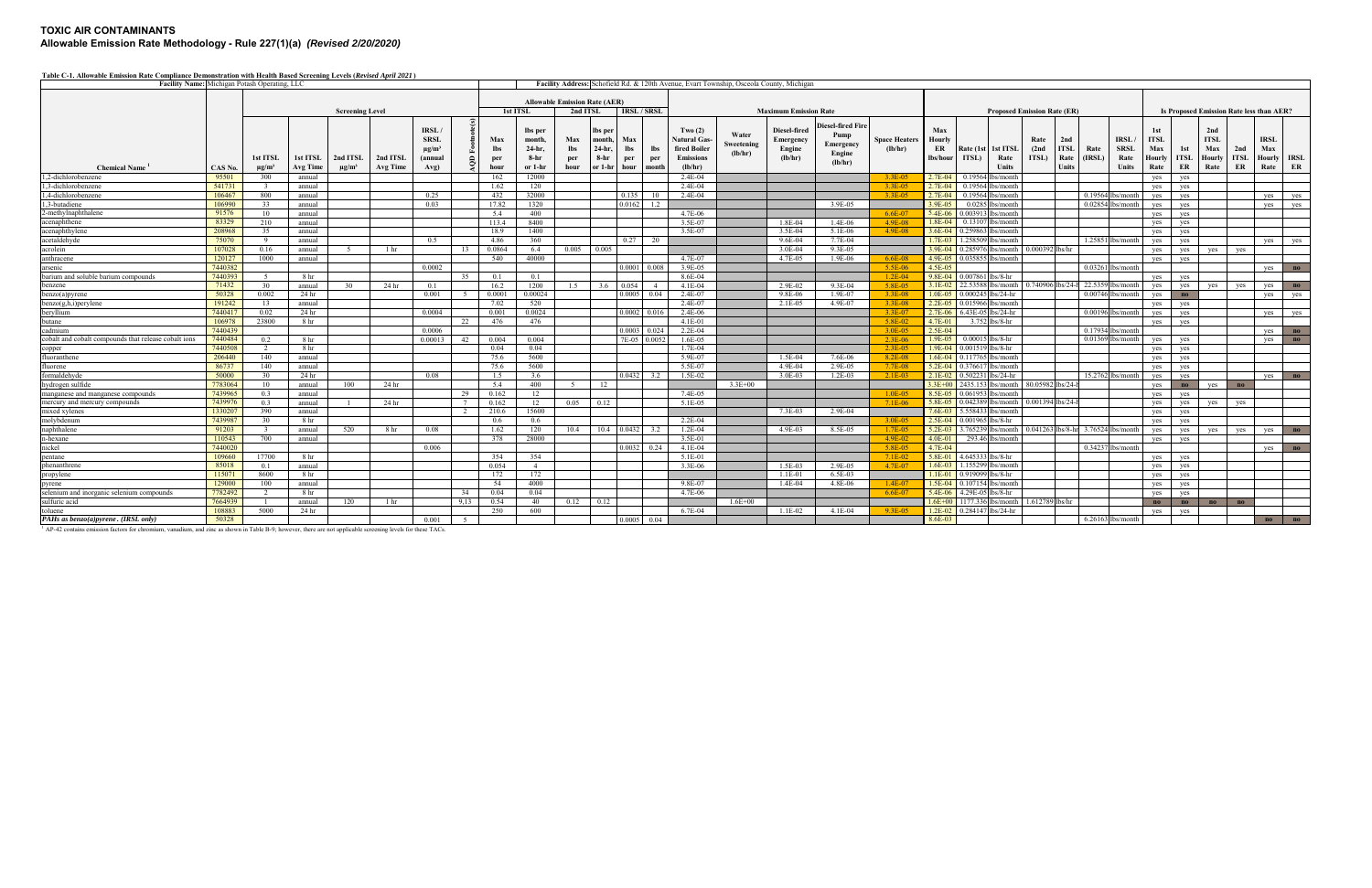#### **Michigan Potash Operating, LLC** TAC Analysis - PAHs

| <b>CHEMICAL NAME</b>                               | <b>PEF</b><br>CAS NO. |      | Two(2) Natural<br><b>Gas-fired Boilers</b><br>(lb/hr) | <b>Salt Dryer</b><br>(lb/hr) | Potash<br><b>Dryer</b><br>(lb/hr) | <b>Space</b><br><b>Heaters</b><br>(lb/hr) | Emergency<br><b>Diesel RICE</b><br>(lb/hr) | <b>Diesel-fired Fire</b><br><b>Pump Engine</b><br>(lb/hr) | <b>Emission</b><br>Rate<br>(lb/hr) |
|----------------------------------------------------|-----------------------|------|-------------------------------------------------------|------------------------------|-----------------------------------|-------------------------------------------|--------------------------------------------|-----------------------------------------------------------|------------------------------------|
| 3-Methylcholanthrene                               | 56495                 | 5.7  | 3.5E-07                                               | 7.3E-08                      | 7.8E-08                           | 4.9E-08                                   |                                            |                                                           | 5.5E-07                            |
| 7,12-Dimethylbenz(a)anthracene                     | 57976                 | 65   | $3.1E-06$                                             | 6.5E-07                      | 6.9E-07                           | $4.4E-07$                                 |                                            |                                                           | 4.9E-06                            |
| Benzo(a)anthracene                                 | 56553                 | 0.1  | 3.5E-07                                               | $7.3E-08$                    | 7.8E-08                           | 4.9E-08                                   | $2.4E-05$                                  | 1.7E-06                                                   | $2.6E-05$                          |
| Benzo(b)fluoranthene                               | 205992                | 0.1  | 3.5E-07                                               | $7.3E-08$                    | 7.8E-08                           | 4.9E-08                                   | $4.2E-05$                                  | $9.9E-08$                                                 | 4.3E-05                            |
| Benzo(k)fluoranthene                               | 207089                | 0.1  | 3.5E-07                                               | $7.3E-08$                    | 7.8E-08                           | 4.9E-08                                   | $8.3E - 06$                                | $1.6E-07$                                                 | 9.0E-06                            |
| Benzo(a)pyrene                                     | 50328                 |      | $2.4E-07$                                             | 4.9E-08                      | 5.2E-08                           | 3.3E-08                                   | 9.8E-06                                    | 1.9E-07                                                   | 1.0E-05                            |
| Chrysene                                           | 218019                | 0.01 | 3.5E-07                                               | 7.3E-08                      | 7.8E-08                           | 4.9E-08                                   | 5.8E-05                                    | 3.5E-07                                                   | 5.9E-05                            |
| $Dibenz(a,h)$ anthracene                           | 53703                 | 1.1  | $2.4E-07$                                             | 4.9E-08                      | 5.2E-08                           | $3.3E-08$                                 | $1.3E-0.5$                                 | 5.8E-07                                                   | 1.4E-05                            |
| $Indeno(1,2,3-cd)pyrene$                           | 193395                | 0.1  | 3.5E-07                                               | 7.3E-08                      | 7.8E-08                           | 4.9E-08                                   | $1.6E-0.5$                                 | 3.8E-07                                                   | 1.7E-05                            |
| <b>PAHs</b>                                        | several isomers       |      |                                                       |                              |                                   |                                           | 8.1E-03                                    | 1.7E-04                                                   | 8.2E-03                            |
| Equivalent Emission Rate of benzo(a)pyrene (lb/hr) |                       |      | $2.1E-04$                                             | $4.3E-05$                    | $4.6E-05$                         | $2.9E-05$                                 | 8.1E-03                                    | 1.7E-04                                                   | 8.6E-03                            |

**Table C-2. PAH Potency Equivalency Factors (PEFs)** *(Revised April 2021)*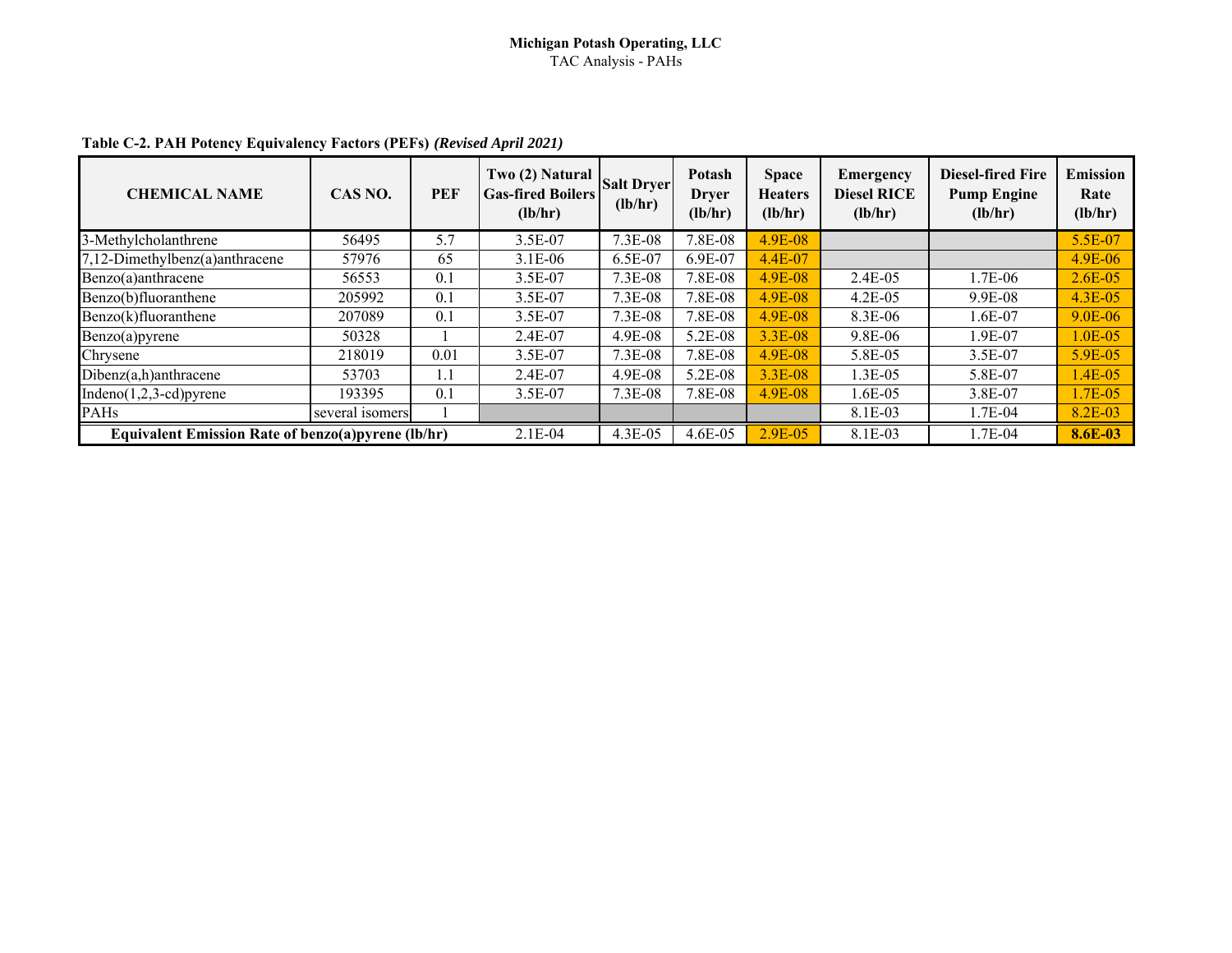#### **Table C-3. HAP/TAC Modeling Results**

**1.0 Pound/Hour Maximum Modeled Impacts** *(Revised April 2021)*

| <b>Averaging Period</b> | <b>Total Boiler Impact</b><br>$(\mu g/m^3/1 \text{ lb/hr})$ | <b>Water Sweetening</b><br>Impact<br>$(H2S$ Abatement)<br>$(\mu g/m^3/1 \text{ lb/hr})$ | <b>Total Space Heaters</b><br>Impact<br>$(\mu g/m^3/1 \text{ lb/hr})$ | Diesel-fired<br>Emergency<br>Engine<br>$(\mu g/m^3/1 \text{ lb/hr})$ | <b>Diesel-fired Fire</b><br><b>Pump Engine</b><br>$(\mu g/m^3/1 \text{ lb/hr})$ |  |
|-------------------------|-------------------------------------------------------------|-----------------------------------------------------------------------------------------|-----------------------------------------------------------------------|----------------------------------------------------------------------|---------------------------------------------------------------------------------|--|
| hour                    | 15.04                                                       | 14.46                                                                                   | 38.40                                                                 | 5.63                                                                 | 185.41                                                                          |  |
| 8 Hour                  | 9.74                                                        | 6.16                                                                                    | 23.28                                                                 | 3.57                                                                 | 102.71                                                                          |  |
| 24 Hour                 | 5.28                                                        | 3.61                                                                                    | 16.54                                                                 | 2.04                                                                 | 53.54                                                                           |  |
| Annual                  | 0.58                                                        | 0.66                                                                                    | 3.05                                                                  | 0.21                                                                 | 11.47                                                                           |  |

| Pollutant                             | <b>CAS</b> | <b>Boiler Emission Rate</b><br>(per unit)<br>(lb/hr) | <b>Water Sweetening</b><br><b>Emission Rate (H<sub>2</sub>S</b><br>Abatement)<br>(lb/hr) | <b>Space Heaters</b><br>(Total)<br>(lb/hr) | Diesel-fired<br><b>Emergency</b><br>Engine<br>(lb/hr) | <b>Diesel-fired Fire</b><br><b>Pump Engine</b><br>(lb/hr) | <b>ITSL</b><br>$(\mu g/m^3)$ | Averaging<br>Period | <b>Total Ambient</b><br>Impact<br>$(\mu g/m^3)$ | % of ITSL | <b>IRSL</b><br>$(\mu g/m^3)$ | <b>Total Ambient</b><br>Impact<br>$(\mu g/m^3)$ | % of IRSL |
|---------------------------------------|------------|------------------------------------------------------|------------------------------------------------------------------------------------------|--------------------------------------------|-------------------------------------------------------|-----------------------------------------------------------|------------------------------|---------------------|-------------------------------------------------|-----------|------------------------------|-------------------------------------------------|-----------|
| <b>Hazardous Air Pollutants</b>       |            |                                                      |                                                                                          |                                            |                                                       |                                                           |                              |                     |                                                 |           |                              |                                                 |           |
| Arsenic                               | 7440382    | 1.96E-05                                             |                                                                                          | $5.49E-06$                                 |                                                       |                                                           |                              |                     |                                                 |           | 0.0002                       | 2.81E-05                                        | 14.0%     |
| Benzene                               | 71432      | 2.06E-04                                             |                                                                                          | $5.76E-0.5$                                | 2.95E-02                                              | 9.33E-04                                                  | 30                           | annual              | 1.71E-02                                        | 0.06%     | 0.1                          | 1.71E-02                                        | 17%       |
| Benzene (secondary ITSL)              | 71432      | 2.06E-04                                             |                                                                                          | 5.76E-05                                   | 2.95E-02                                              | 9.33E-04                                                  | 30                           | 24 hr               | $1.12E-01$                                      | 0.37%     |                              |                                                 |           |
| Cadmium                               | 7440439    | 1.08E-04                                             |                                                                                          | $3.02E - 05$                               |                                                       |                                                           |                              |                     |                                                 |           | 0.0006                       | $1.54E-04$                                      | 26%       |
| Cobalt and cobalt compounds           | 7440484    | 8.23E-06                                             |                                                                                          | 2.31E-06                                   |                                                       |                                                           | 0.2                          | 8 <sub>hr</sub>     | 1.34E-04                                        | 0.07%     | 0.00013                      | 1.18E-05                                        | 9.1%      |
| Formaldehyde                          | 50000      | 7.35E-03                                             |                                                                                          | 2.06E-03                                   | 3.00E-03                                              | 1.18E-03                                                  | 30                           | 24 hr               | $1.42E - 01$                                    | 0.47%     | 0.08                         | $2.47E - 02$                                    | 31%       |
| Nickel                                | 7440020    | 2.06E-04                                             |                                                                                          | 5.76E-05                                   |                                                       |                                                           |                              |                     |                                                 |           | 0.006                        | 2.95E-04                                        | 4.9%      |
| Polycyclic Organic Matter (POM)       |            |                                                      |                                                                                          |                                            |                                                       |                                                           |                              |                     |                                                 |           |                              |                                                 |           |
| Benzo(a)pyrene                        | 50328      | 1.18E-07                                             |                                                                                          | 3.29E-08                                   | 9.76E-06                                              | 1.88E-07                                                  | 0.002                        | 24 hr               | 3.11E-05                                        | 1.6%      | 0.001                        | 4.34E-06                                        | 0.43%     |
| Naphthalene                           | 91203      | 5.97E-05                                             |                                                                                          | 1.67E-05                                   | 4.94E-03                                              | 8.48E-05                                                  |                              | annua               | 2.08E-03                                        | 0.07%     | 0.08                         | 2.08E-03                                        | 2.6%      |
| Naphthalene (secondary ITSL)          | 91203      | 5.97E-05                                             |                                                                                          | $1.67E - 0.5$                              | 4.94E-03                                              | 8.48E-05                                                  | 520                          | 8 <sub>hr</sub>     | 2.73E-02                                        | 0.01%     |                              |                                                 |           |
| PAHs (as benzo(a)pyrene)              | 50328      |                                                      |                                                                                          |                                            | $4.61E-04$                                            | 9.65E-06                                                  |                              |                     |                                                 |           | 0.001                        |                                                 | 35%       |
| (EGLE Toxics Database, Footnote 5)    |            | 1.03E-04                                             |                                                                                          | 2.89E-05                                   |                                                       |                                                           |                              |                     |                                                 |           |                              | 3.54E-04                                        |           |
| <b>Non-HAP Toxic Air Contaminants</b> |            |                                                      |                                                                                          |                                            |                                                       |                                                           |                              |                     |                                                 |           |                              |                                                 |           |
| Hydrogen sulfide <sup>2</sup>         | 7783064    |                                                      | $1.8E + 00$                                                                              |                                            |                                                       |                                                           | 10                           | annual              | $1.17E + 00$                                    | 12%       |                              |                                                 |           |
| Hydrogen sulfide (secondary ITSL)     | 7783064    |                                                      | $3.3E + 00$                                                                              |                                            |                                                       |                                                           | 100                          | 24 hr               | $1.20E + 01$                                    | 12%       |                              |                                                 |           |
| Sulfuric acid <sup>2</sup>            | 7664939    |                                                      | $2.4E-01$                                                                                |                                            |                                                       |                                                           |                              | annual              | 1.60E-01                                        | 16%       |                              |                                                 |           |
| Sulfuric acid (secondary ITSL)        | 7664939    |                                                      | $1.6E + 00$                                                                              |                                            |                                                       |                                                           | 120                          | l hr                | $2.33E+01$                                      | 19%       |                              |                                                 |           |

<sup>1</sup> PAHs (as benzo(a)pyrene) emissions from the emergency engine and fire pump are annualized, based upon the proposed 500 hr/yr restriction.

 $^2$  Emissions of hydrogen sulfide (H<sub>S</sub>S) and sulfuric acid (H<sub>S</sub>O<sub>4</sub>), for demonstrating compliance with the annual ITSLs, are calculated based on the anticipated concentration of H<sub>2</sub>S within the brine entering the wat